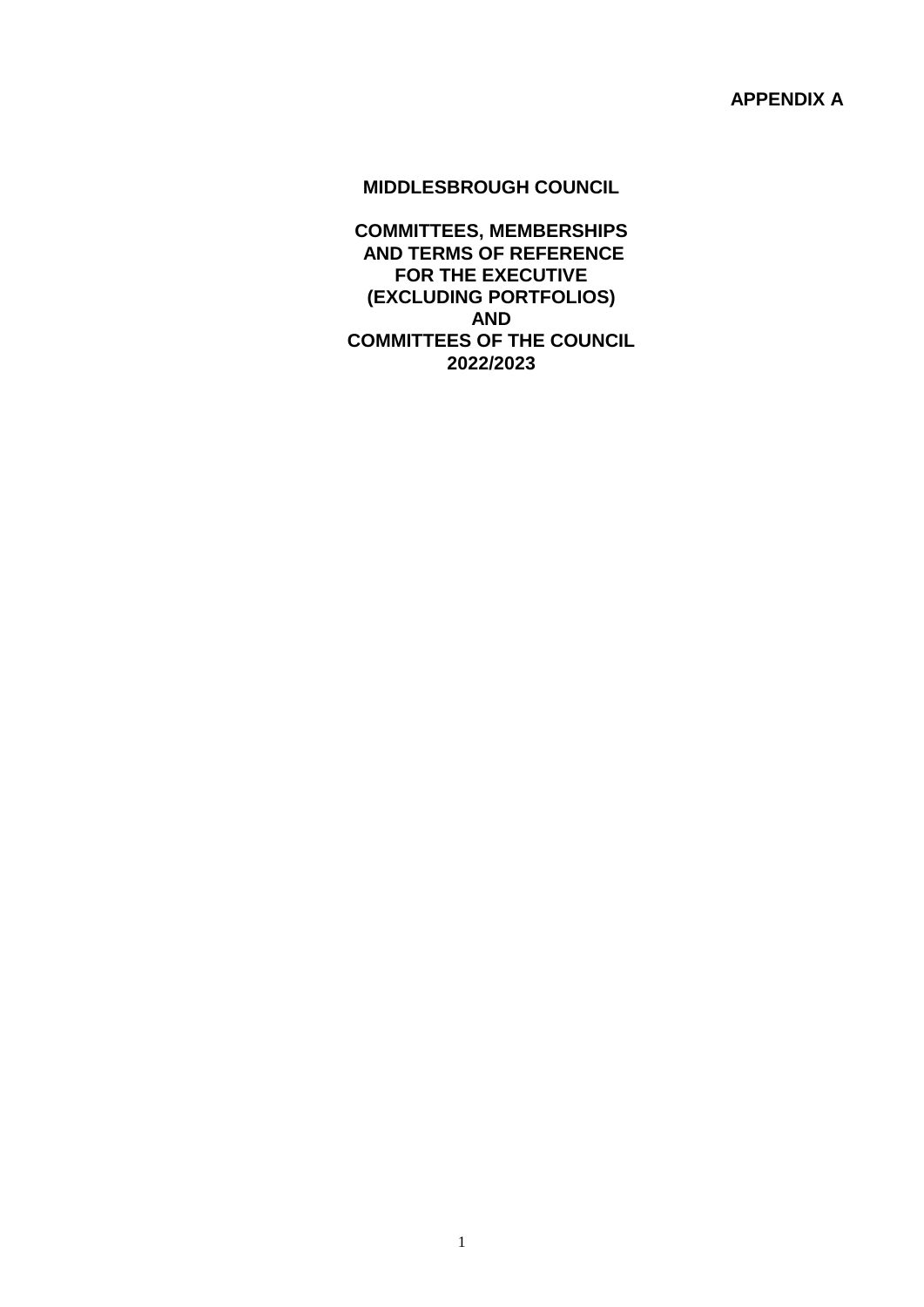# **Committee Page Number Page Number** Executive 3 **EXECUTIVE ADVISORY BODIES/COMMITTEES/SUB-COMMITT SCHEDULE A** Executive Sub-Committee for Property **Executive Sub-Committee for Property COMMITTEES OF THE COUNCIL SCHEDULE B** Casino Licensing Sub-Committee **5** and 5 Licensing Sub-Committee (General) 5 Licensing Sub-Committees (A, B and C) 6 Live Well South Tees Board 6/7 **SCHEDULE C** Chief Officer Appointments Committee **8** Chief Officer Appointments Committee – Joint Appointment Panel 9<br>Constitution and Members' Development Committee 9 Constitution and Members' Development Committee 9 Corporate Affairs and Audit Committee 10 Corporate Health and Safety Steering Group 12 Corporate Parenting Board 12 Licensing Committee 13 Overview and Scrutiny Board<br>
Ad Hoc Scrutiny Panel 15 Ad Hoc Scrutiny Panel Adult Social Care and Services Scrutiny Panel 16 16 Children and Young People's Learning Scrutiny Panel 2012 16 Children and Young People's Social Care and Services Scrutiny Panel 17 Culture and Communities Scrutiny Panel 18 Economic Development, Environment and Infrastructure Scrutiny Panel 18 Health Scrutiny Panel 2008 19 Local Plan Working Group 20 and 20 and 20 and 20 and 20 and 20 and 20 and 20 and 20 and 20 and 20 and 20 and 20 Planning and Development Committee 20 Staff Appeals Committee 21 Standards Committee 21 Teesside Pension Fund Committee **23** Works Council 24

#### **CONTENTS**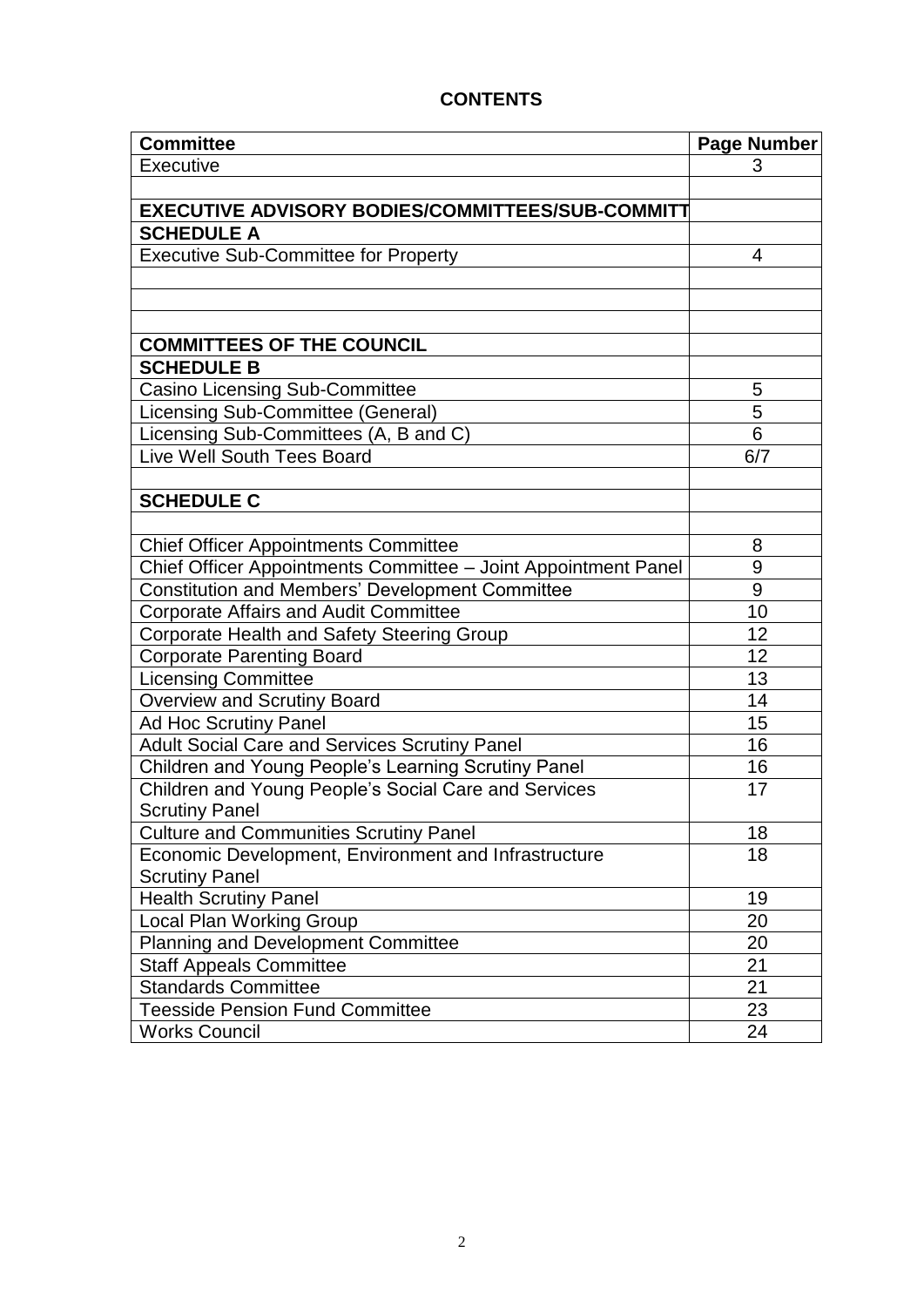## **EXECUTIVE 2022/2023**

Membership/Portfolios: The Mayor plus up to nine Executive Members

Chair: The Mayor:

## **TITLE OF PORTFOLIO: EXECUTIVE**

Deputy Mayor and Executive Member for Children's Services **Councillor Smiles** Executive Member for Adult Social Care and Public Protection and Digital Inclusion Councillor Coupe Executive Member for Culture and Communities Councillor Hill Executive Member for Environment **Councillor Cooper** Councillor Cooper Executive Member for Finance and Governance Councillor S Walker Executive Member for Neighbourhood Safety Councillor Grainge Executive Member for Regeneration<br>
Executive Member for Young Adults and Political Councillor Mason Executive Member for Young Adults and Political Engagement

**MEMBERS:**

Terms of Reference:

Notwithstanding the fact that the Executive will consider matters which are required of it by legislation and the Council's Constitution; it will also consider issues which:

- a) include the Council's policy plans and budget;
- b) under the Executive Scheme of Delegation is, as directed by the Mayor, a matter to be determined by the Executive;
- c) are key decisions referred to the Executive by the Mayor, Executive Members, Executive Body or Officer for determination;
- d) may be submitted for information purposes;
- e) may be referred to the Executive by a non-executive body (including outside bodies) wishing to seek its views;
- f) arise out of or in connection with the Council's Scrutiny procedures;
- g) any other issues it is felt appropriate to consider.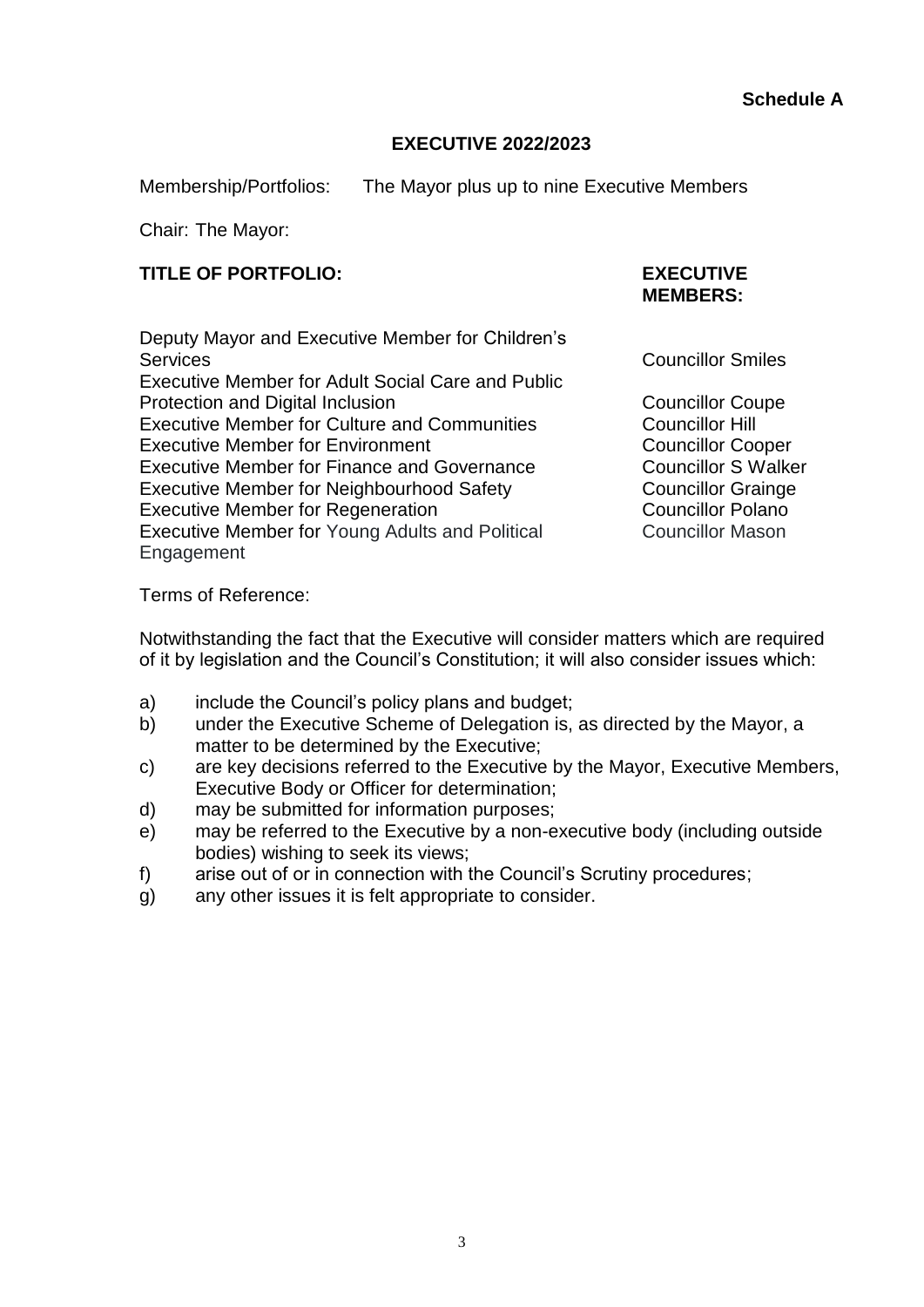#### **ADVISORY BODIES/COMMITTEES/SUB- COMMITTEES OF THE EXECUTIVE 2022/2023**

**The following executive committees and other bodies fall within the requirements of the Local Government and Housing Act 2000 and do not need to comply with the proportionality rules under Sections 15 and 16 of the Local Government and Housing Act 1989***.* 

### **EXECUTIVE SUB-COMMITTEE FOR PROPERTY (9) ALL MEMBERS OF EXECUTIVE**

| Membership/Restrictions: | <b>Executive Members only</b><br>Need not be politically balanced               |
|--------------------------|---------------------------------------------------------------------------------|
| Chair:                   | The Mayor                                                                       |
| Members:                 | Councillors Cooper, Coupe, Grainge, Hill, Mason,<br>Polano, Smiles and S Walker |

Terms of Reference:

When not referred to the Mayor, Executive or Executive Member to determine, the Executive Sub-Committee for Property is delegated the following powers:

- To determine the Council's corporate property priorities.
- To approve the allocation of resources from the Small Scheme Allocation budget.
- To be consulted upon the capital programme.
- To determine 'in year' changes to the new start investment programme and small scheme allocation projects should it become necessary.
- To consider and determine the acquisition and disposal of assets (including land and buildings), other than equipment, plant and machinery for resale, in accordance with the requirements of Financial Regulations and Contract Standing Orders.
- To be consulted upon planning brief proposals.
- To establish effective communication channels to cascade the Council's corporate property priorities.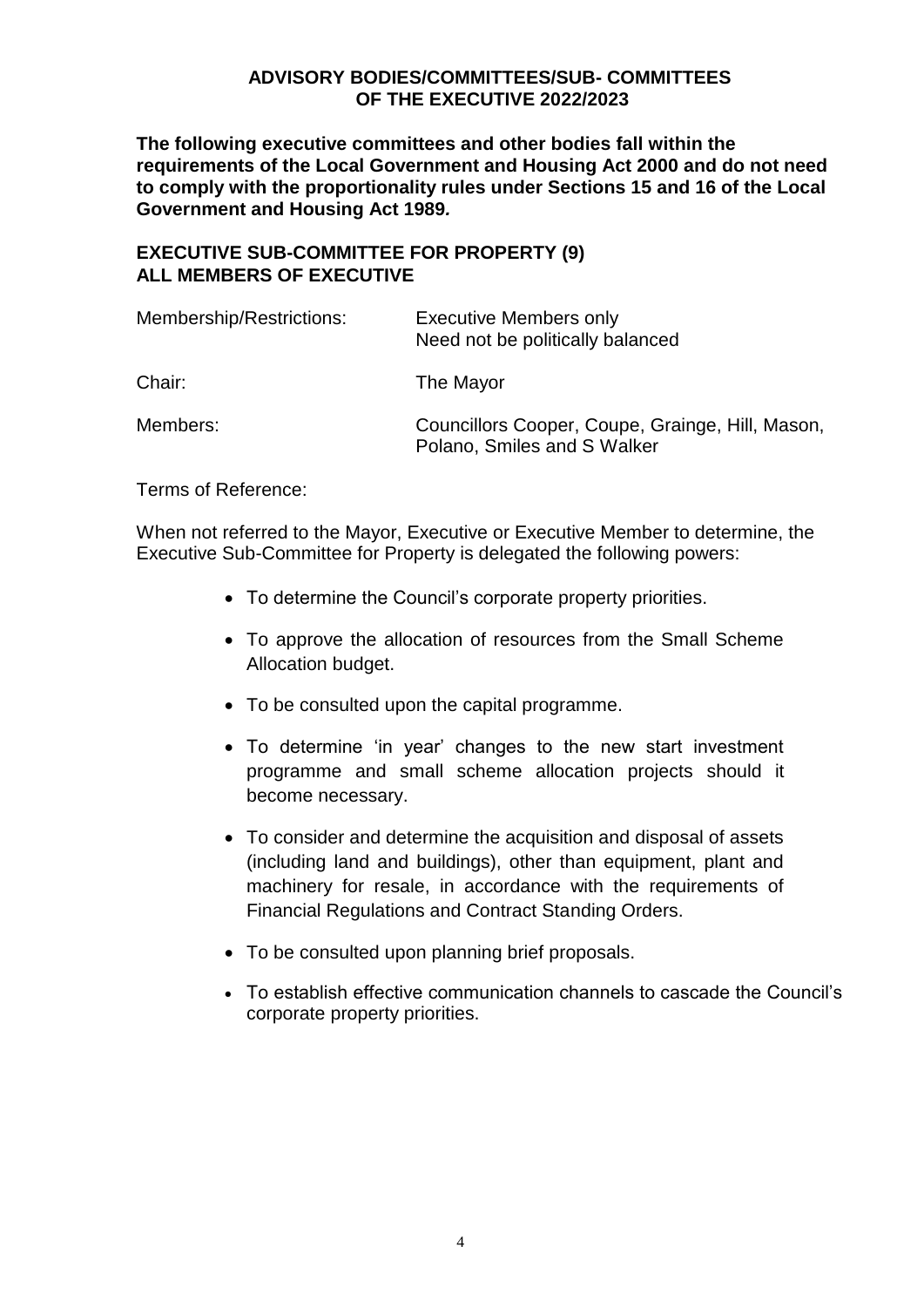### **COMMITTEES OF THE COUNCIL 2022/2023**

**The following Council/statutory committees and other bodies deal with matters which fall outside the requirements of Sections 15 and 16 of the Local Government and Housing Act 1989 in relation to political balance rules.**

#### **THE FOLLOWING SUB COMMITTEE TO BE APPOINTED AT FIRST MEETING OF FULL LICENSING COMMITTEE**

### **CASINO LICENSING SUB-COMMITTEE (3)**

**3 Members of Licensing Committee plus 3 named substitute members from Licensing Committee**

#### **Political balance rules do not apply**

| Membership/Restrictions:   | Must be members of Licensing Committee                                                |
|----------------------------|---------------------------------------------------------------------------------------|
| Chair:                     | Councillor                                                                            |
| Members:                   | Councillors (2 vacancies)                                                             |
| <b>Substitute Members:</b> | 3 vacancies (for named substitutes, must be<br><b>Members of Licensing Committee)</b> |

Terms of Reference:

To determine stages 1 and 2 of the large casino competition in accordance with the procedures and consideration in the application pack, the Gambling Act 2005 and any regulations, code of practice and guidance.

## **LICENSING SUB-COMMITTEE (GENERAL) (3)**

#### **Political balance rules do not apply with the exception when dealing with licences under the Scrap Metal Dealers Act 2013**

|        | Membership/Restrictions: Any member of the Licensing Committee may<br>substitute, providing they have received any<br>necessary training. |
|--------|-------------------------------------------------------------------------------------------------------------------------------------------|
|        | Chair and two other members of Licensing<br>Committee on a rota basis.                                                                    |
| Chair: | Councillor<br>(as Chair of Licensing Committee)                                                                                           |

Terms of Reference: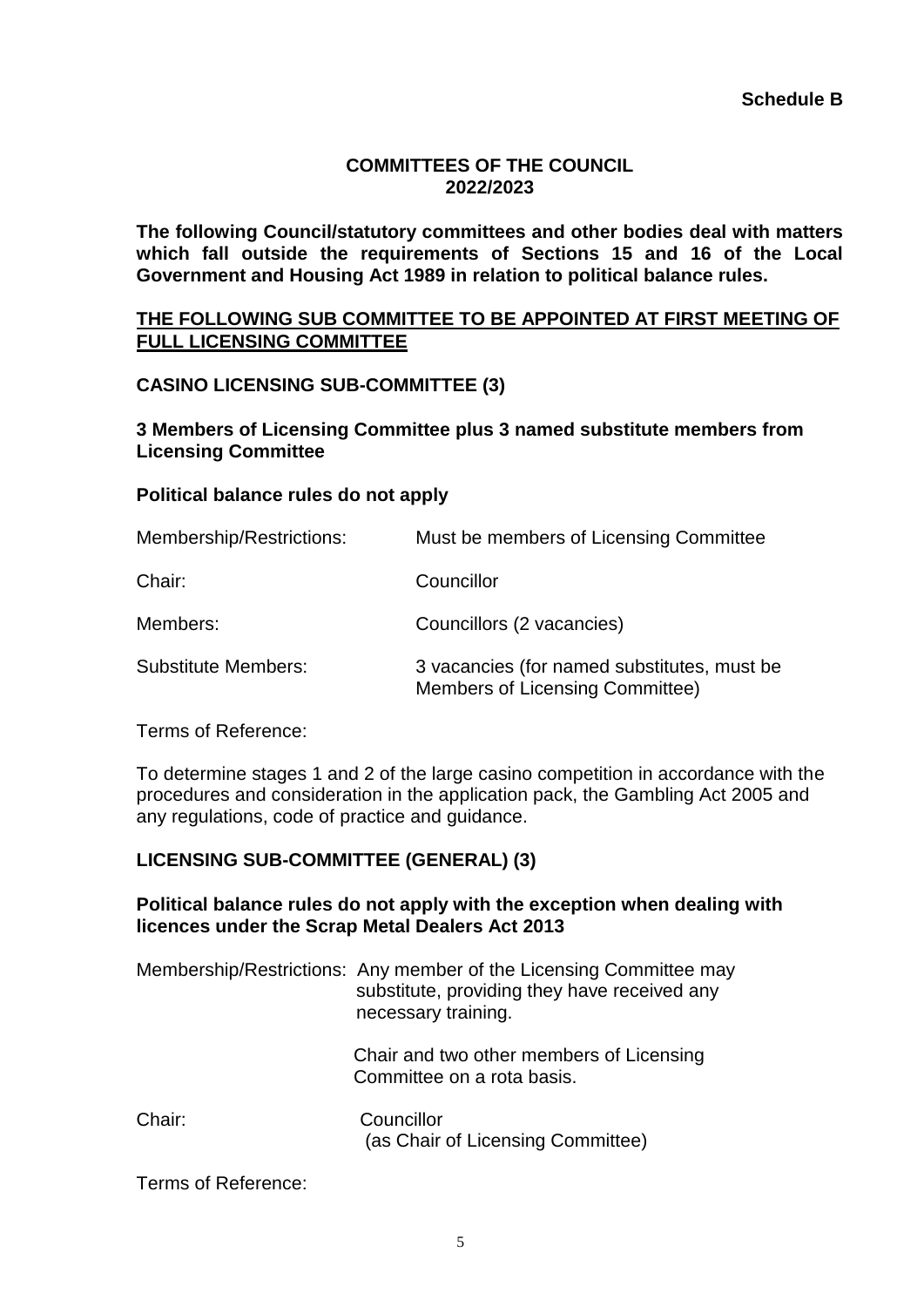To have delegated powers to exercise the functions of the Council to consider, hear and decide upon applications, renewals, variations and revocations of licences under the Scrap Metal Dealers Act 2013.

#### **LICENSING SUB-COMMITTEES (A, B, C) (3 (Chairs) plus 2 others per subcommittee from members of Licensing Committee on a rota basis)**

#### **Political balance rules do not apply**

Membership/Restrictions: Appointed under the Licensing Act 2003 and Gambling Act 2005

> Any member of the Licensing Committee may substitute, providing they have received any necessary training

#### **Sub-Committee A**

Chair: Councillor

(as Chair of Licensing Committee or in the absence of the Chair – the Vice Chair of Licensing)

#### **THE FOLLOWING LICENSING SUB COMMITTEES TO BE APPOINTED AT FIRST MEETING OF FULL LICENSING COMMITTEE**

#### **Sub-Committee B**

Chair: Councillor

#### **Sub-Committee C**

Chair: Councillor Terms of Reference:

To have delegated powers to exercise the functions of the Licensing Authority to hear and decide upon licensing applications requests and referrals under the Licensing Act 2003 and the Gambling Act 2005 except in so far as such functions are delegated to an officer.

## **LIVE WELL SOUTH TEES BOARD (5)**

5 Elected Members:

Mayor or Deputy Mayor (Chair), Executive Member for Culture and Communities plus statutory council officers and representatives from health.

Membership/Restrictions:

In a departure from the Council's Procedure Rules the following will apply to meetings of the committee: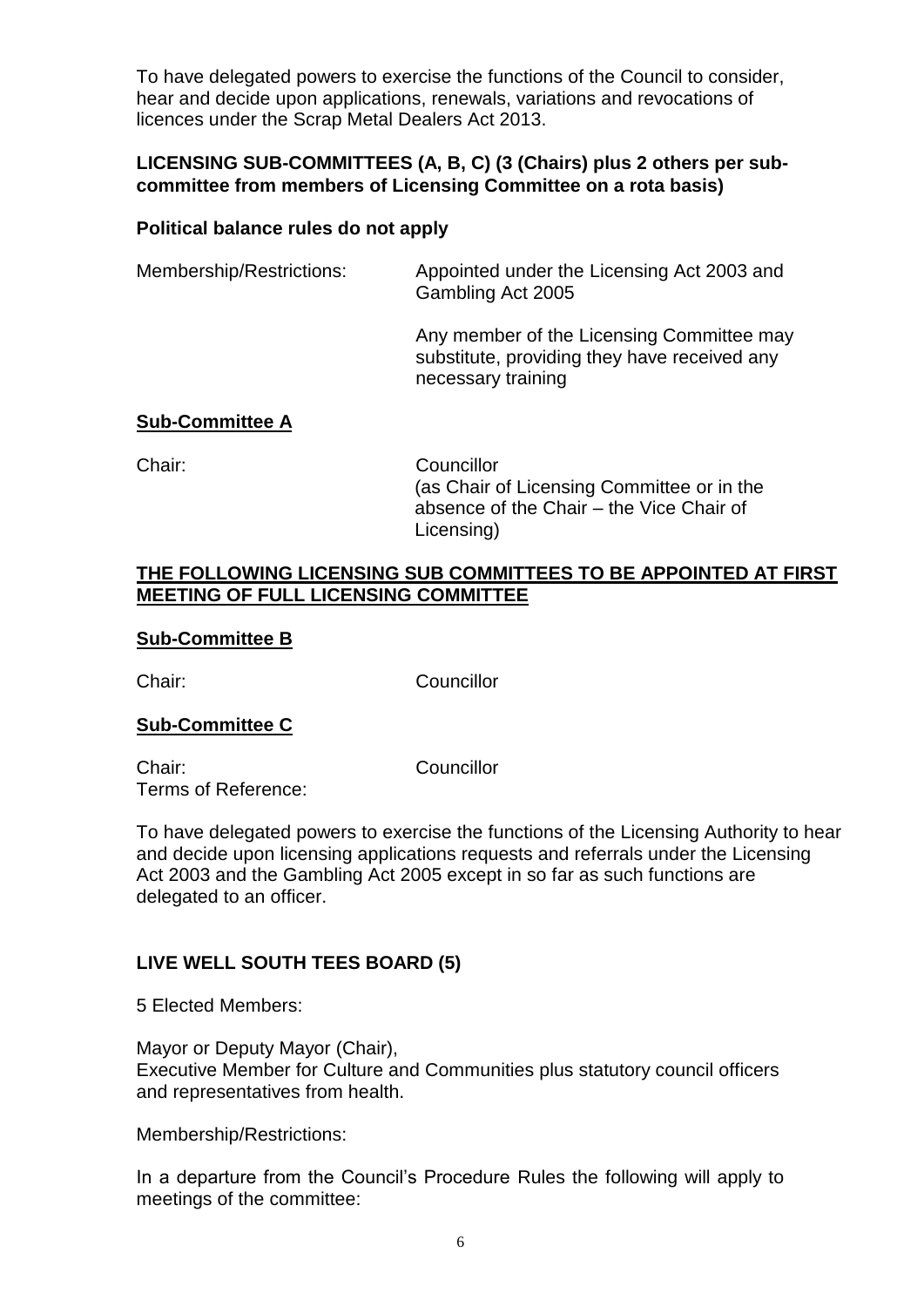- Quorum: At least 50% of the members are present. This should include the Chair or Vice Chair, at least one CCG representative and an officer of the Local Authority.
- Substitution: In order to ensure consistency and ability for senior decision-making, ad-hoc substitutions will not be allowed. Each member of the group to nominate one appropriate deputy.
- Voting: Decisions will be reached through a majority vote. The Chair to hold a casting vote.

#### **Voting Members**

Elected Members: Councillors Helloui, Cooper, Thompson

Council Officers:

| <b>Sue Butcher</b>  | <b>Executive Director of Children's Services</b>      |
|---------------------|-------------------------------------------------------|
| M Adams             | Director of Public Health                             |
| <b>Patrick Rice</b> | Director Adult Social Care Redcar & Cleveland Council |
| Erik Scollay        | Director Adult Social Care and Health Integration     |

#### **Non Voting Members Supporting Officers**

Chief Executive, Middlesbrough Council Managing Director Redcar and Cleveland Council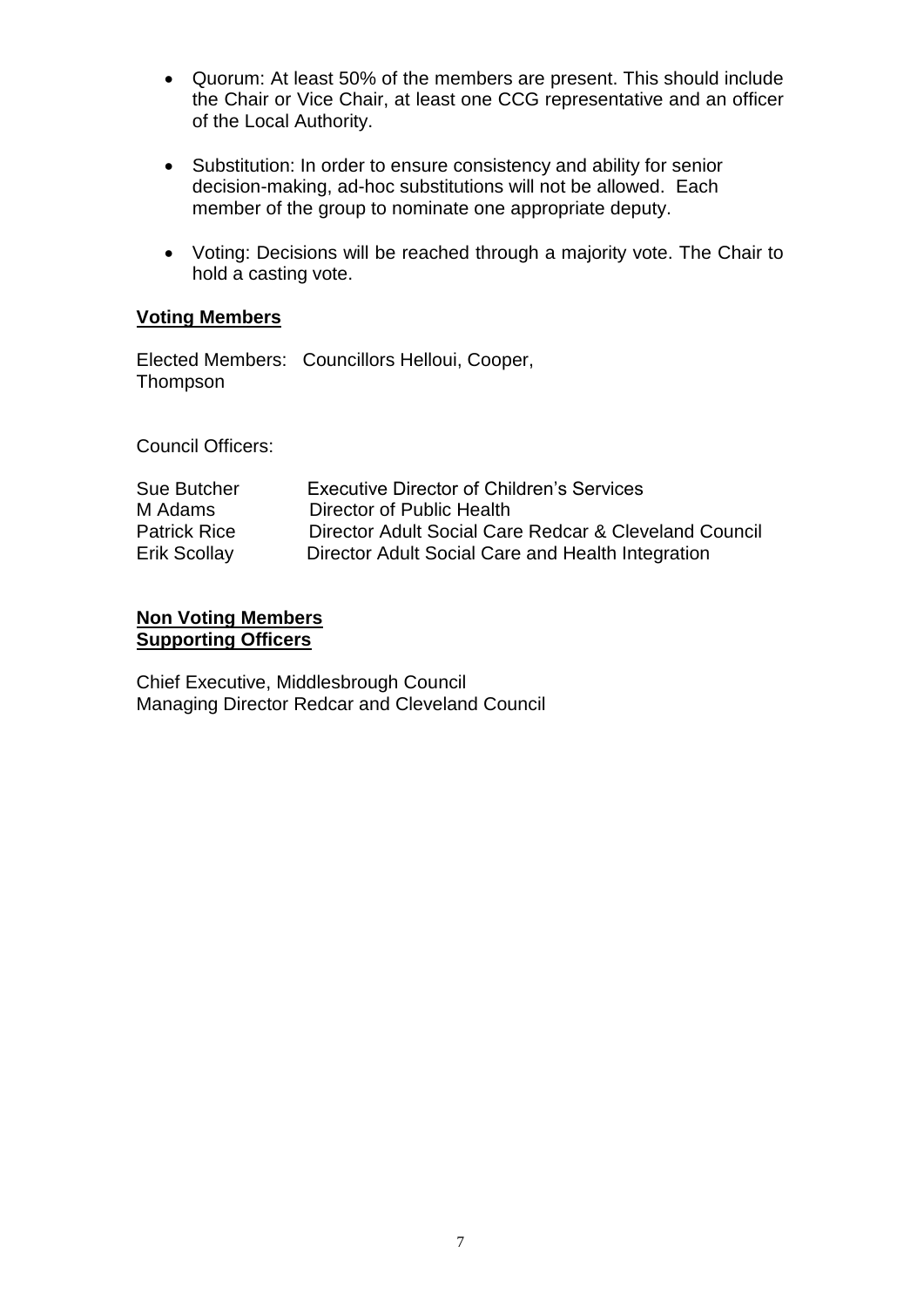### **COMMITTEES OF THE COUNCIL 2022/2023**

**The following Committees/Sub-Committees are appointed in accordance with Sections 15 and 16 of the Local Government and Housing Act 1989 and Local Government (Political Groups and Committees) Regulations 1990 and for which political balance rules will apply.**

### **CHIEF OFFICER APPOINTMENTS COMMITTEE (7) 3 LAB: 2 MICA; 1 MIG: 1 SPARE**

Ex Officio Voting: Mayor, Deputy Mayor and relevant portfolio holder

| Membership/Restrictions: | The Committee to consist of at least one member<br>of the Executive.                                                                                              |
|--------------------------|-------------------------------------------------------------------------------------------------------------------------------------------------------------------|
|                          | Appointment of the Chief Executive will either be<br>approved by the full Council or by full Council<br>following recommendation by the Appointments<br>Committee |
| Chair:                   | 1 nomination: Councillor Mawston                                                                                                                                  |
| The Mayor:               | A Preston                                                                                                                                                         |
| Members:                 | Councillors Cooper, McTigue, Rostron, M Storey,<br>Saunders, Thompson                                                                                             |
|                          | Plus Relevant portfolio holder                                                                                                                                    |

Terms of Reference:

The Committee will have delegated powers to:

- 1. Shortlist, interview and make permanent appointments to the posts of **Directors**
- 2. Shortlist, interview and make recommendations for the interim and permanent appointment of the Head of Paid Service; Chief Finance Officer and the Council's Monitoring Officer role, subject to no objections being submitted by the Executive. The appointment of the Head of Paid Service (Chief Executive) will be subject to Full Council approval.
- 3. Establish a Joint Appointment Panel to consider Joint Authority / Partner Organisation vacant posts at Director level and above. Comprising of up to 4 members of the Chief Officer Appointments Committee selected by Democratic Services on a post by post basis. The selection will be politically balanced where reasonably practicable. The Chair to be appointed at the joint meeting.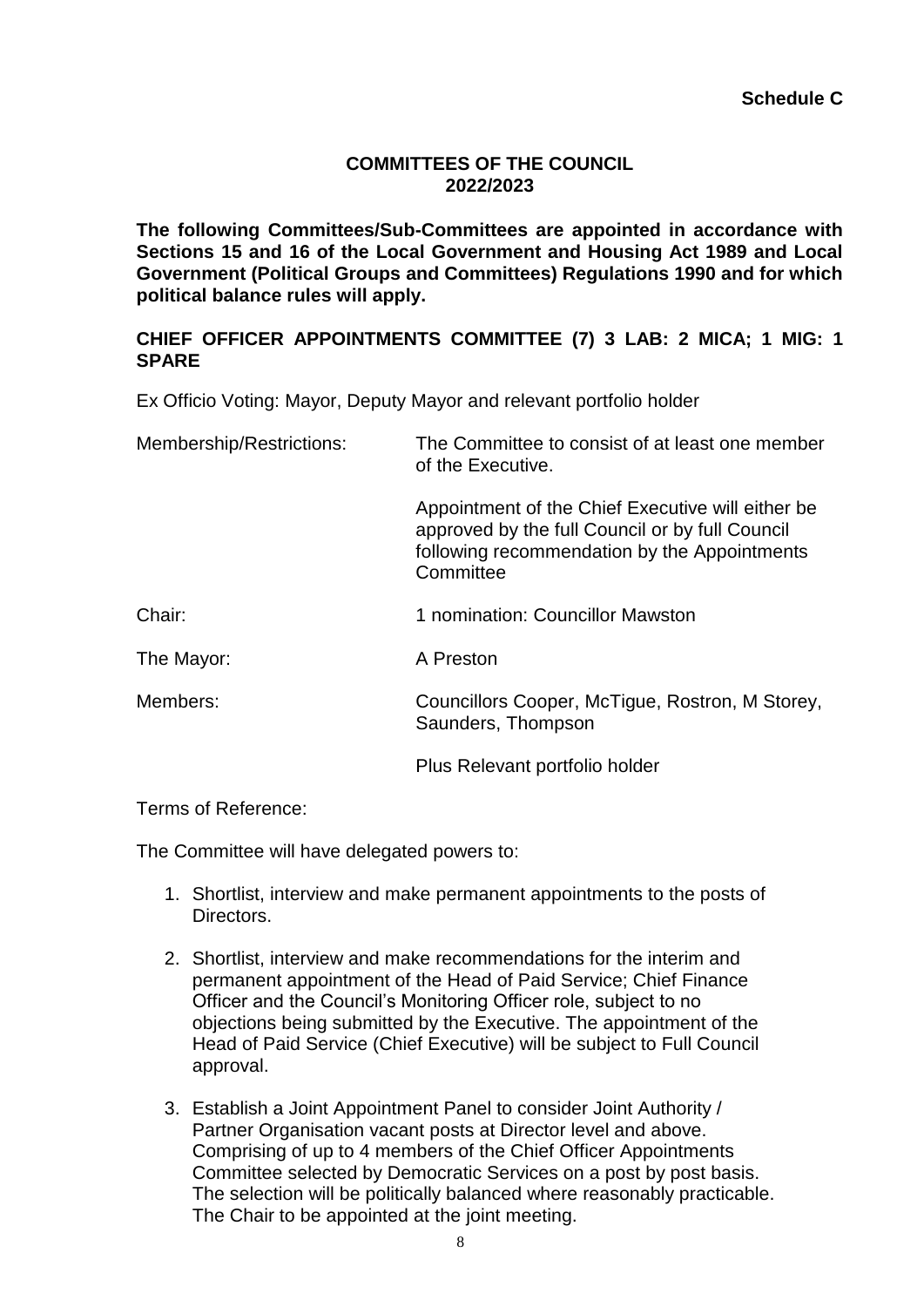- 4. Interim appointments of Directors, for 6 months or less are delegated to the Head of Paid Service. Longer and permanent appointments to be reserved to the Chief Officer Appointments Committee.
- 5. To undertake disciplinary procedures in relation to statutory officer appointments: Head of Paid Service, Monitoring Officer and Chief Finance Officer.
- 6. To undertake disciplinary and/or dismissal procedures in relation to Chief Officers, other than the Head of Paid Service, Monitoring Officer, and Chief Finance Officer. Dismissal of the statutory officers is reserved to Full Council.
- 7. To consider grievances, submitted by Chief Officers, at stage 2 of the Council's grievance policy in circumstances where, in the opinion of the Monitoring Officer/Director of Legal and Governance, following consultation with the Head of Democratic Services and Head of Human Resources, it would be prejudicial to the fair consideration of the grievance for it to be considered by an Executive Director or the Chief Executive.

### **CHIEF OFFICER APPOINTMENTS COMMITTEE – JOINT APPOINTMENT PANEL 2 LAB: 1 MIG: 1 MICA**

Comprising of up to 4 members of the Chief Officer Appointments Committee selected by Democratic Services on a post by post basis. The selection will be politically balanced where reasonably practicable.

The Chair to be appointed at the joint meeting.

Terms of Reference:

To consider Joint Authority / Partner Organisation vacant posts at Director level and above.

## **CONSTITUTION AND MEMBERS' DEVELOPMENT COMMITTEE (9) 4 LAB: 1 CON: 2 MIG: 2 MICA Chair of Council Vice-Chair of Council Deputy Mayor Chair of Overview and Scrutiny Board**

| <b>Membership/Restrictions:</b> | <b>Nil</b> |
|---------------------------------|------------|
|---------------------------------|------------|

| Chair:                                         | 1 nomination: (if Chair of Council) Councillor J Hobson            |  |
|------------------------------------------------|--------------------------------------------------------------------|--|
| Vice-Chair:                                    | 2 nominations: (if Vice-Chair of Council) Councillor<br>Bell/Uddin |  |
| Deputy Mayor                                   | <b>Councillor Smiles</b>                                           |  |
| Chair of Overview and Scrutiny<br><b>Board</b> | Councillor                                                         |  |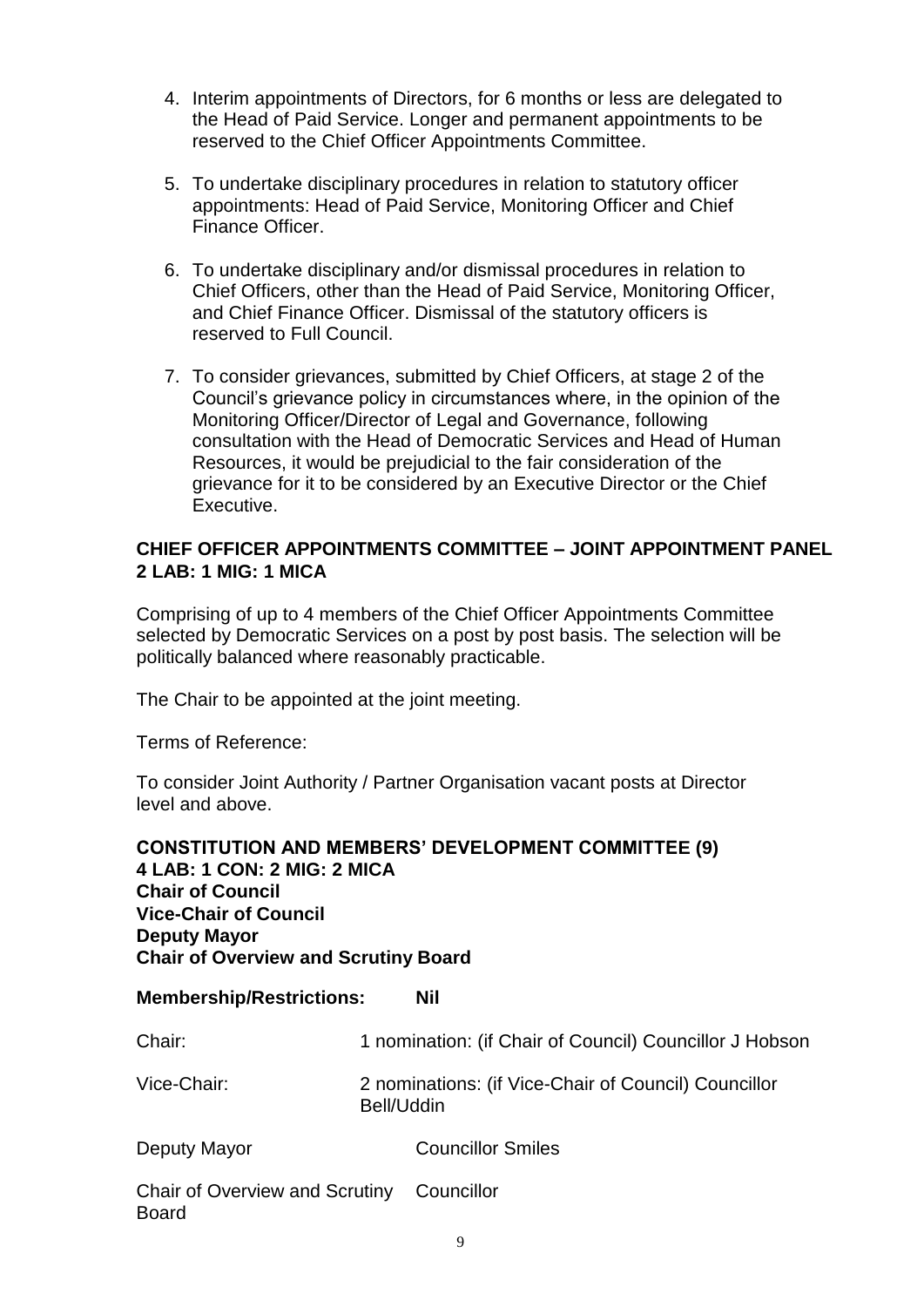Members: Councillors: Hellaoui, Higgins, C Hobson, Mason, Rooney, Saunders, M Storey

Terms of Reference:

1. To be responsible for reviewing and recommending to Council changes to the Constitution.

2. To be responsible for advising and making recommendations to the Council on any matter relating to civic and ceremonial functions of the Council.

3. To develop and review the Member Development Policy.

### **CORPORATE AFFAIRS AND AUDIT COMMITTEE (7)**

#### **3 LAB: 2 MICA: 1 MIG: 1 SPARE**

**Plus up to 2 Independent Non-Elected Members without voting rights in respect of items 4 to 9 of the undermentioned terms of reference**

| Membership/Restrictions: | No Executive Members                                                                     |
|--------------------------|------------------------------------------------------------------------------------------|
| Chair:                   | 2 nominations: Councillor Hubbard and Councillor<br>Rooney                               |
| Vice-Chair:              | 1 nomination: Councillor Platt                                                           |
| Members:                 | <b>Councillors Higgins Mawston, Wright</b><br>1 Spare: 1 nomination: Councillor C Hobson |

Terms of Reference:

To have delegated powers to:

- 1. Deal with any matter, which is not an executive function and that has not been delegated to any other committee of the Council.
- 2. Grant dispensations to Councillors, Co-opted Members and Parish Council Members from the requirements relating to declarations of interest as set out in Section 32 of the Localism Act 2011.
- 3. Consider any items of urgency that would require the approval of the Council, as determined by the Chief Executive in consultation with the Chair of the Council and the Leader of the Majority Group.
- 4. External Audit Functions
	- (a) To advise on the appointment of the Council's external auditor.
	- (b) To discuss with the external auditor the nature and scope of audit coverage, including value for money (VFM).
	- (c) To review external audit reports and annual audit letters, together with the management response and make recommendations to the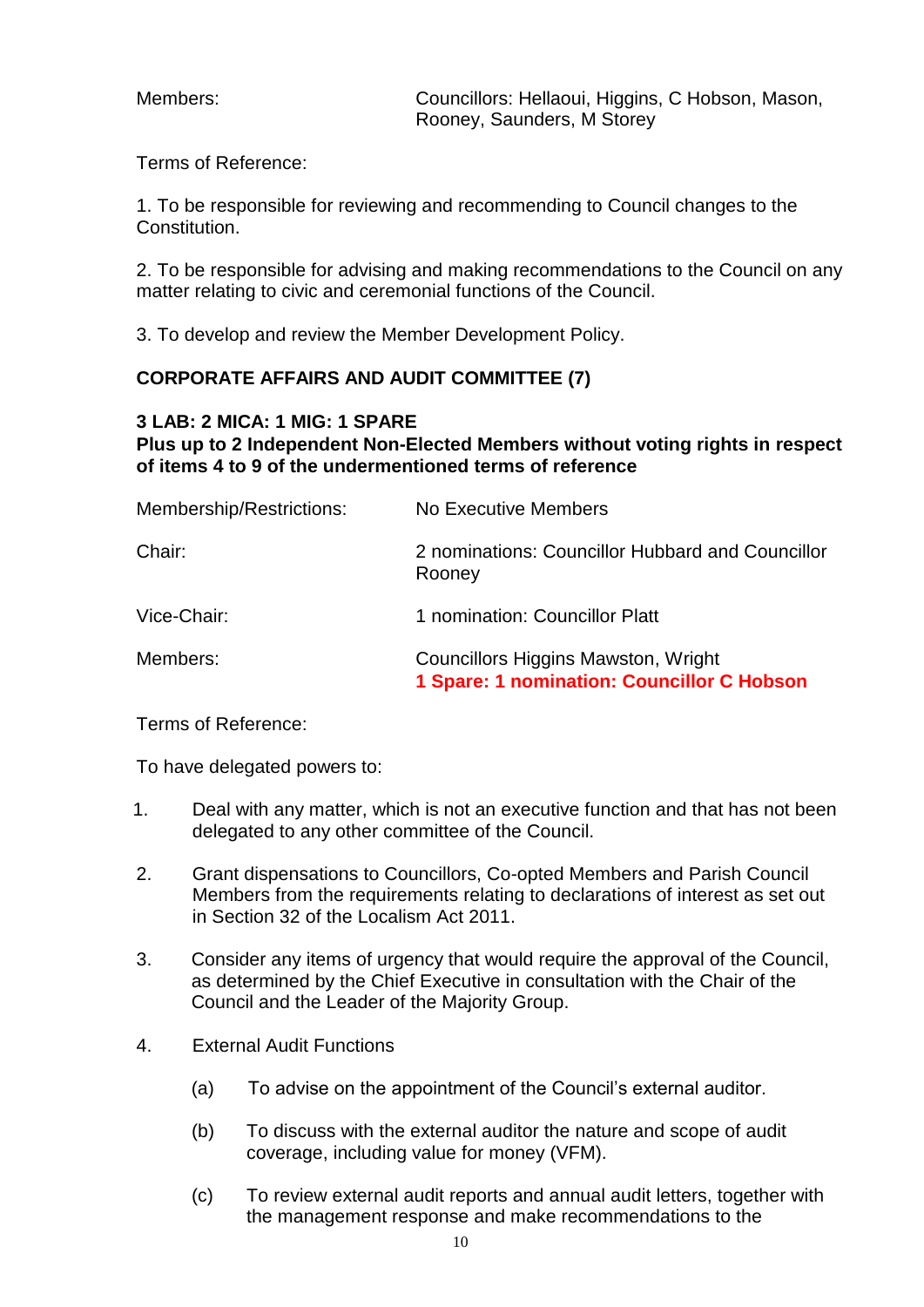Executive.

- (d) To examine any other concerns of the external auditors.
- 5. Internal Audit Functions
	- (a) Monitor the progress and performance of internal audit.
	- (b) To review the internal audit annual plan.
	- (c) To consider significant findings of Internal audit reviews and investigations together with management responses and monitor implementation of agreed recommendations.
	- (d) To advise the Executive on the internal audit function, resourcing and standing within the Authority.
	- (e) To ensure co-ordination between internal and external auditors.
	- (f) To consider the Audit Manager's annual report and comment annually on the adequacy and effectiveness of internal audit control systems within the Council.
- 6. Risk Management and Business Continuity Functions
	- (a) To support and monitor the implementation and ongoing processes for identifying and managing key risks of the Authority.
	- (b) To ensure that effective and proper processes and procedures are in place to ensure business continuity of the Council.
- 7. Internal Control Functions
	- (a) To review and approve the Statement of Internal Control.
	- (b) To monitor the Council's compliance with its own published standards and controls and recommend any necessary changes to Financial Regulations and Contract Standing Orders.
- 8. Corporate Governance
	- (a) Keeping under review the Council's arrangements for Corporate Governance and proposing from time to time necessary actions to ensure compliance with best practice.
	- (b) To keep under review corporate policies such as the Public Information Disclosure Code (Whistleblowing), Anti-fraud Strategies, Data Quality and Diversity Policies.
	- (c) Ensuring that effective systems are in place that will underpin the processes of the Council and ensure the highest standards in respect of audit and corporate governance matters.
- 9. To maintain an overview of the whistle-blowing policy, complaints handling and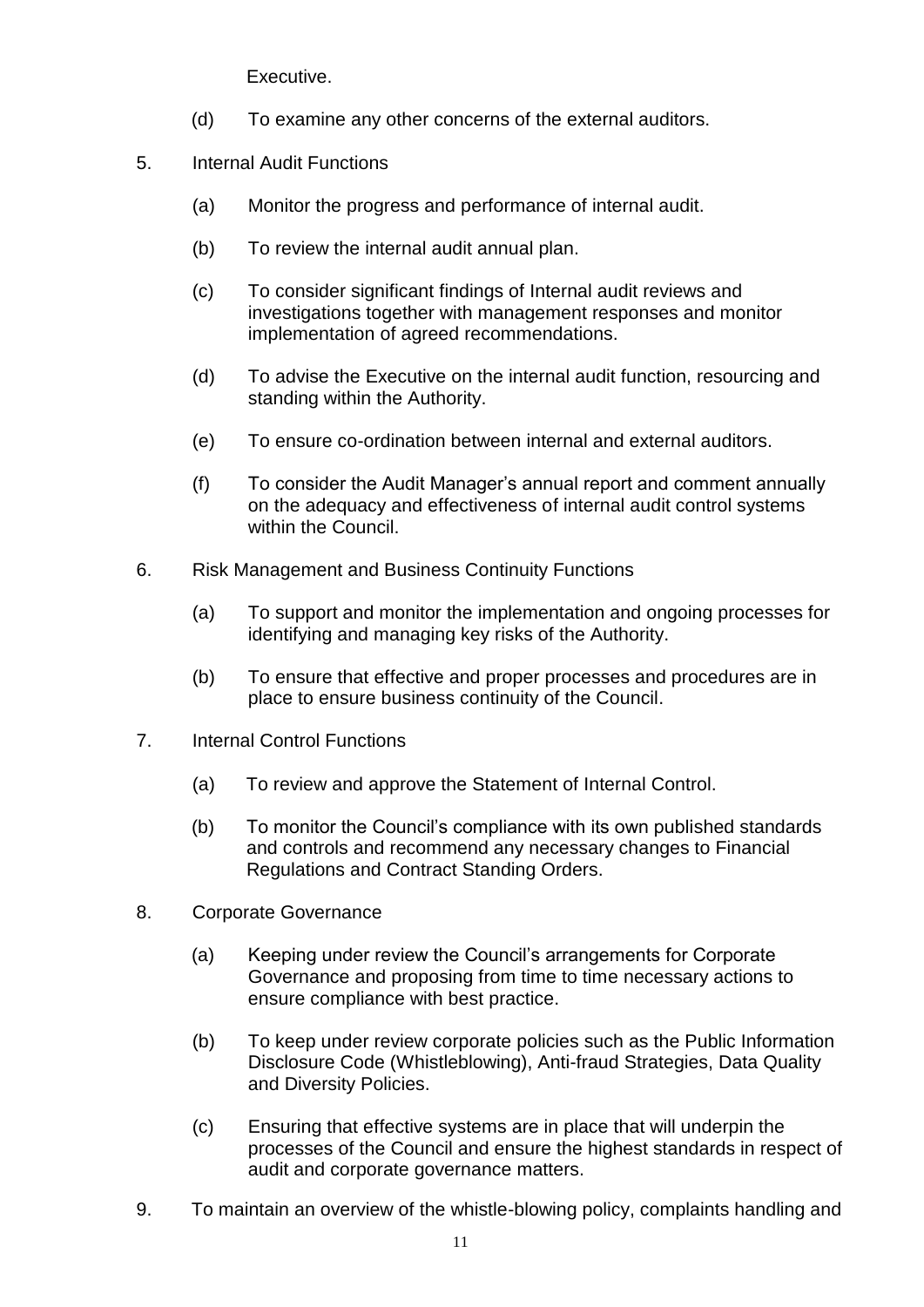Ombudsman investigations.

10. Reporting

To report to the Executive or to the Council as appropriate, with findings and recommendations.

## **CORPORATE HEALTH AND SAFETY STEERING GROUP (10)**

## **4 LAB: 1 CON: 2 MICA: 2 MIG: 1 SPARE plus 1 Spare given up by LAB**

## **1 SEAT: Deputy Mayor**

Quorum: 2 Elected Members plus 2 Trade Union representatives to be present

| Membership/Restrictions: | Nil<br>(Constitutionally this is not a<br>Committee of the Council and is not a public<br>meeting) |
|--------------------------|----------------------------------------------------------------------------------------------------|
| Chair:                   | 1 nomination: Councillor Branson                                                                   |
| Vice-Chair:              | <b>Staff Side</b>                                                                                  |
| Members:                 | Councillors Arundale, Cooper, Higgins, Mason.<br>McCabe, Polano, Rooney<br>2 Spares                |

#### **Purpose**

To oversee health and safety performance within the Council and recommend appropriate improvement action.

## **Terms of Reference**

- 1. Promote a positive health and safety culture within Middlesbrough Council.
- 2. Monitor progress of health and safety performance, receiving reports from the corporate Health and Safety Committee as appropriate.
- 3. Be briefed on investigations into all reportable and other significant incidents and discuss the effectiveness of mitigation activity.
- 4. Consider the findings of relevant reports impacting upon health and safety within the Council, including reports provided by enforcing authorities.
- 5. Consider relevant health and safety matters raised by the Steering Group.
- 6. Report to full Council as appropriate.

### **CORPORATE PARENTING BOARD (9) plus Ex-Officio Members and Ex-Officio Officers**

## **4 LAB: 1 CON: 2 MICA: 2 MIG**

Deputy Mayor Chair of Overview and Scrutiny Board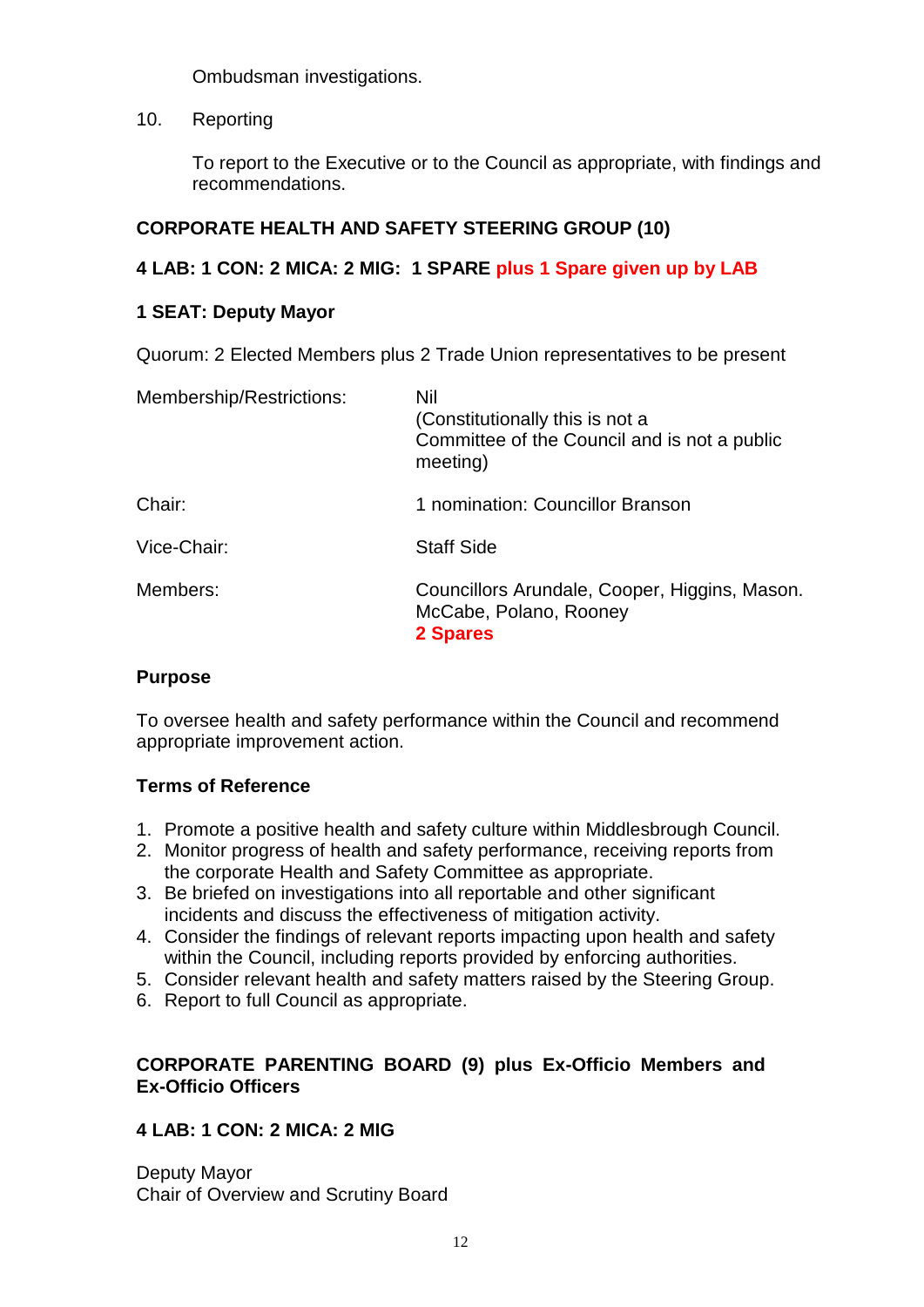Membership/Restrictions: Nil

| Chair:               | 1 nomination: Councillor C Hobson                                                                                             |
|----------------------|-------------------------------------------------------------------------------------------------------------------------------|
| Vice-Chair:          | 1 nomination: Councillor Davison                                                                                              |
| Members:             | Councillors Cooper, Coupe, Hellaoui,<br>Higgins, Saunders, Uddin, J Walker                                                    |
| Ex-Officio Members:  | Deputy Mayor and Chair of OSB                                                                                                 |
| Ex-Officio Officers: | <b>Head of Paid Service</b><br>Director of Children's Care<br>Director of Education<br>Director of Prevention and Partnership |

#### **Terms of Reference - Corporate Parenting Board**

To be responsible for the Council's role as a Corporate Parent to those children and young people who are looked after and accommodated by the local authority, that responsibility to also include:

- 1. ensuring that the education, health, and social needs of children Looked After by the Authority are met;
- 2. developing effective corporate responses to fulfil the Authority's responsibilities as a corporate parent;
- 3. to implement changes to policy and practice, and inform service development in the context of corporate parenting;
- 4. the dissemination of information, concerned with its responsibilities associated with corporate parenting, to all elected Members and relevant staff; and
- 5. the implementation, maintenance, and review of this Council's 'Corporate Parenting and Strategy' document.

#### **LICENSING COMMITTEE (14)**

## **6 LAB: 1 CON: 3 MICA: 3 MIG: 1 SPARE plus 1 spare given up by LAB**

| Membership/Restrictions: | No members of Planning and Development<br>Committee                                                                               |
|--------------------------|-----------------------------------------------------------------------------------------------------------------------------------|
| Chair:                   | 2 nominations: Councillor Arundale and Cooke                                                                                      |
| Vice-Chair:              | 1 nomination: Councillor Polano                                                                                                   |
| Members:                 | Councillors Bell, Dean, Higgins, Hill, Jones, Lewis,<br>J Walker, M Smiles, S Walker<br>2 Spares: 1 nomination: Councillor McCabe |

Terms of Reference:

To have delegated powers to exercise the functions of the Council in relation to all licensing functions except insofar as such functions are delegated to an officer.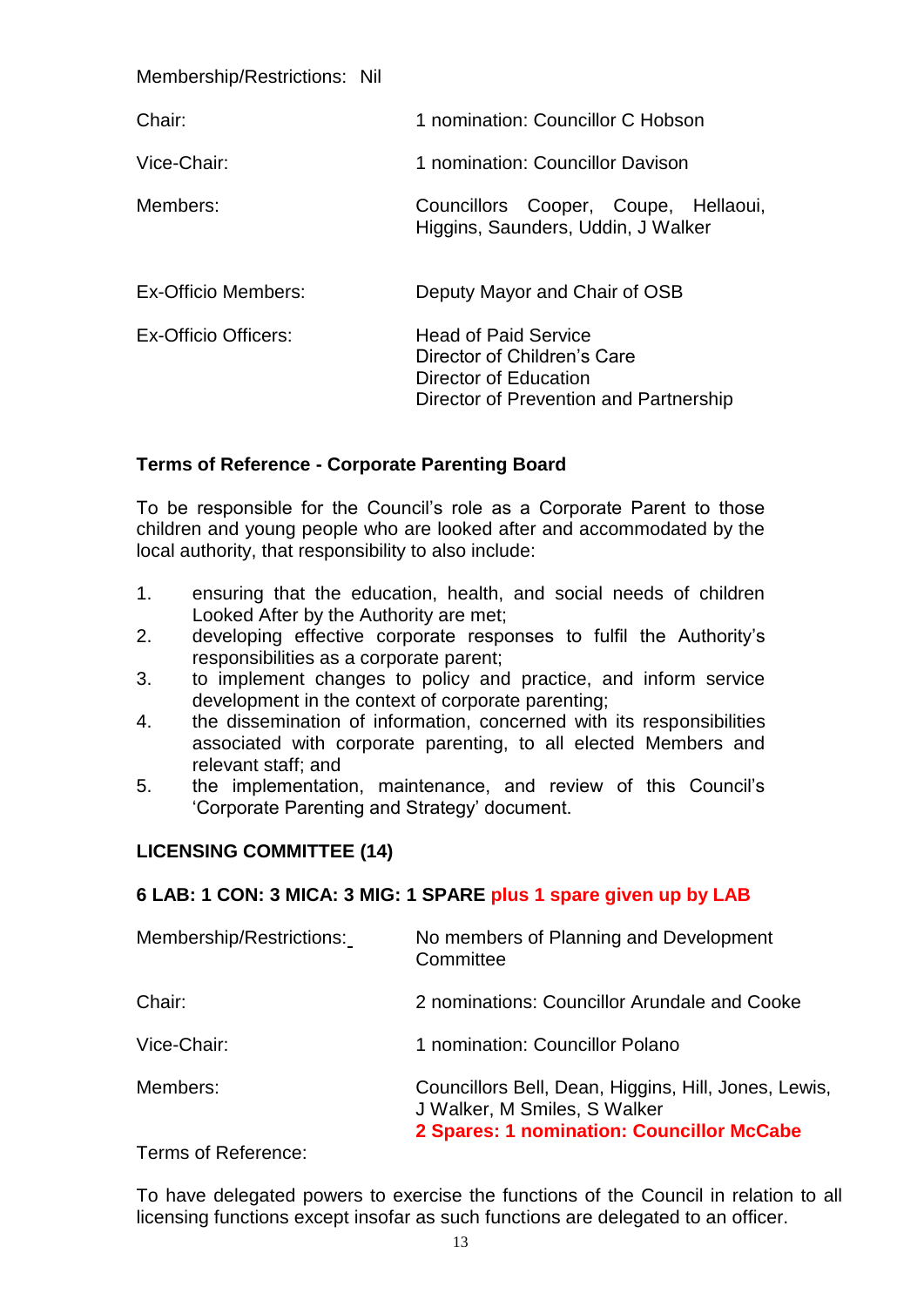### **OVERVIEW AND SCRUTINY BOARD (13) SCRUTINY PANEL CHAIRS OF 6 SCRUTINY PANELS WITH VOTING RIGHTS**

### **3 LAB; 2 MICA: 1 MIG: 1 SPARE - PLUS 4 Co-opted Members with voting rights \* PLUS up to 2 Added Members without voting rights**

| Membership/Restrictions:                | Cannot include members of the Executive                                                                                                           |
|-----------------------------------------|---------------------------------------------------------------------------------------------------------------------------------------------------|
| Chair:                                  | 2 nominations: Councillor Saunders and J<br>Thompson                                                                                              |
| Vice- Chair:                            | 1 nomination: Councillor Mawston                                                                                                                  |
| <b>Politically Balanced</b><br>Members: | Councillors Cooke, Hubbard, McTigue, M Storey                                                                                                     |
| <b>Chair of Scrutiny Panel</b>          | 6 Chairs of Scrutiny Panels                                                                                                                       |
| Ex Officio Voting Members:              | Councillors                                                                                                                                       |
| Co-opted Members:                       | Parent Governor x 2 *<br>Church of England *<br>Roman Catholic Church*                                                                            |
| <b>Added Members:</b>                   | Up to a maximum of 2 non-voting, non-elected<br>Members whose term of office will be for the<br>duration of any particular scrutiny investigation |

Terms of Reference:

The Overview and Scrutiny Board will have delegated power to appoint and disband such scrutiny panels as it thinks fit, and if appropriate after receiving a report from a scrutiny panel, will exercise the following functions of the Council:-

- (a) On behalf of the Council to scrutinise executive decisions.
- (b) On behalf of the Council to scrutinise recommendations by the Executive to the Council.
- (c) Following use of the Council's Call-in procedure to refer back executive decisions once only, PROVIDED that the decision in question shall not already have been actioned. References back must contain details of the Board's concerns together with any revisions proposed.
- (d) To scrutinise the performance of Council services.
- (e) To scrutinise statutory plans of the Council.
- (f) To invite attendance by appropriate individuals to advise (as an 'expert witness') the Board in exercising its role. Such individuals will have expertise in the area subject to scrutiny; e.g. they may be a service user or a professional in the relevant discipline.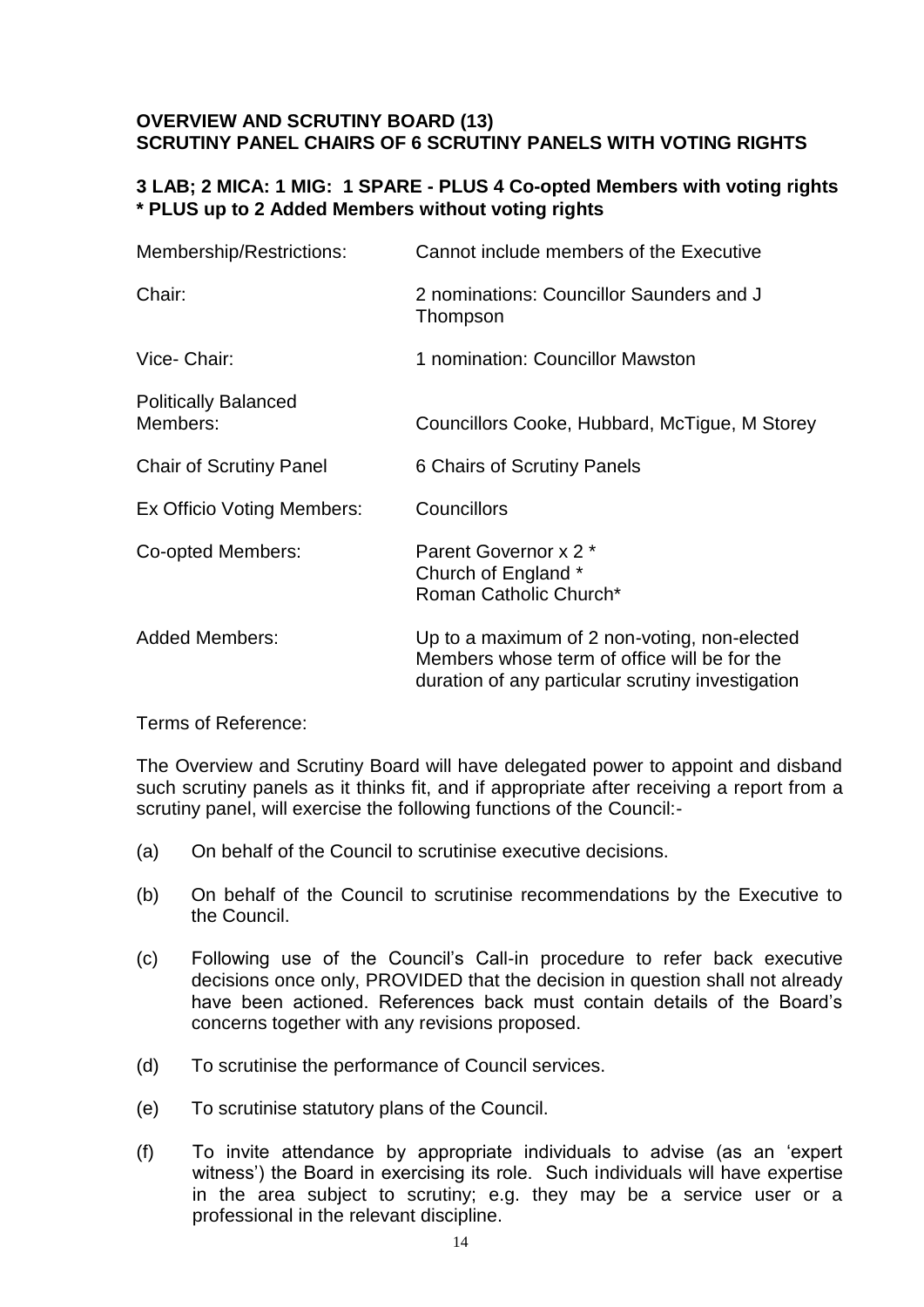- (g) To question members of the executive relating to the scrutiny of executive decisions and recommendations and the performance of Council services.
- (h) To question chief officers, or any other officer after consultation with the chief officer, relating to the scrutiny of service performance and reports on which executive decisions are based.
- (i) To make recommendations to the Council on issues arising from scrutiny of executive decisions, recommendations and performance including for example recommendations that an area of Council policy should be reviewed. Such recommendations must be contained in a report which the executive will see, and have the opportunity to comment on, in draft form before it is finalised and submitted to Council.
- (j) To monitor compliance with audit, external inspectorate reports following their consideration and adoption by the Executive and Council.
- (k) To scrutinise and monitor matters relating to Council budgets, audit and resources issues.
- (l) To refer any significant internal control issues to the Corporate Affairs and Audit Committee.
- (m) To review or scrutinise the decisions made, or other action taken, in connection with the discharge by the responsible authorities of their crime and disorder functions, and
- (n) To make reports or recommendations to the local authority with respect to the discharge of those functions.
- (o) To consider Councillor Calls for Action.

\* NB Church and Parent Governor Co-opted Members will exercise their vote only when the Board considers any education or education related matters.

#### **AD HOC SCRUTINY PANEL (9)**

#### **4 LAB: 1 CON: 2 MICA: 2 MIG: PLUS up to 2 Added Members without voting rights 4 spares (places given up by 1 x CON, 1 x LAB, 1 x MICA and 1 x MIG)**

| Membership/Restrictions: | Cannot include members of the Executive                                                                                                           |
|--------------------------|---------------------------------------------------------------------------------------------------------------------------------------------------|
| Chair:                   | Councillor                                                                                                                                        |
| Members:                 | Councillors Hellaoui, Mawston. Saunders<br>Thompson, J Walker<br>4 spares                                                                         |
| <b>Added Members:</b>    | Up to a maximum of 2 non-voting, non-elected<br>members whose term of office will be for the<br>duration of any particular scrutiny investigation |

Terms of Reference: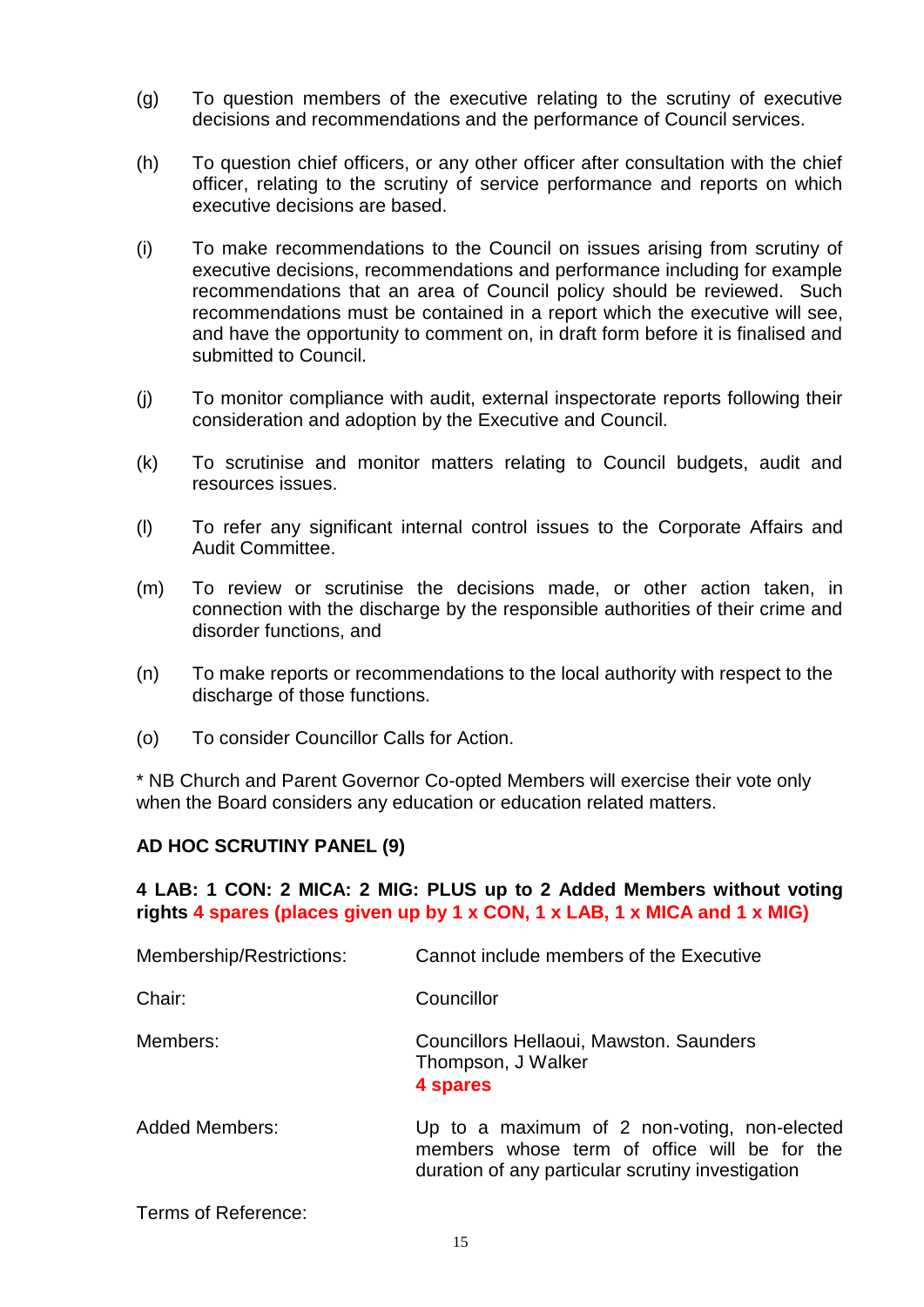To undertake scrutiny examination on corporate issues as directed by the Overview and Scrutiny Board.

## **ADULT SOCIAL CARE AND SERVICES SCRUTINY PANEL (9)**

### **4 LAB: 1 CON: 2 MICA: 2 MIG: PLUS up to 2 Added Members without voting rights 1 spare given up by CON**

| Membership/Restrictions: | Cannot include members of the Executive                                                                                                           |
|--------------------------|---------------------------------------------------------------------------------------------------------------------------------------------------|
| Chair:                   | 1 nomination: Councillor Platt                                                                                                                    |
| Vice-Chair:              | 1 nomination: Councillor Wilson                                                                                                                   |
| Members:                 | Councillors Davison, Higgins, Jones, Purvis,<br>Rooney, J Walker<br>1 Spare                                                                       |
| <b>Added Members:</b>    | Up to a maximum of 2 non-voting, non-elected<br>members whose term of office will be for the<br>duration of any particular scrutiny investigation |

Terms of Reference:

To make recommendations to the Overview and Scrutiny Board in respect of the scrutiny of all matters relating to social care and adult services including:

- (a) Decisions made or actions taken in connection with the discharge of any of the Council's functions.
- (b) Existing and proposed policies and strategies, including those of the Council and those produced at a national level.
- (c) Service provision.
- (d) Performance information.
- (e) Any matters relating to social care and adult services which affect the area or its inhabitants, including services provided by external organisations or bodies.

#### **CHILDREN AND YOUNG PEOPLE'S LEARNING SCRUTINY PANEL (9)**

#### **4 LAB: 1 CON: 2 MICA: 2 MIG: PLUS up to 2 Added Members without voting rights 1 spare given up by CON**

| Membership/Restrictions: | Cannot include members of the Executive |
|--------------------------|-----------------------------------------|
| Chair:                   | 1 nomination: Councillor McCabe         |
| Vice-Chair:              | 1 nomination: Councillor Saunders       |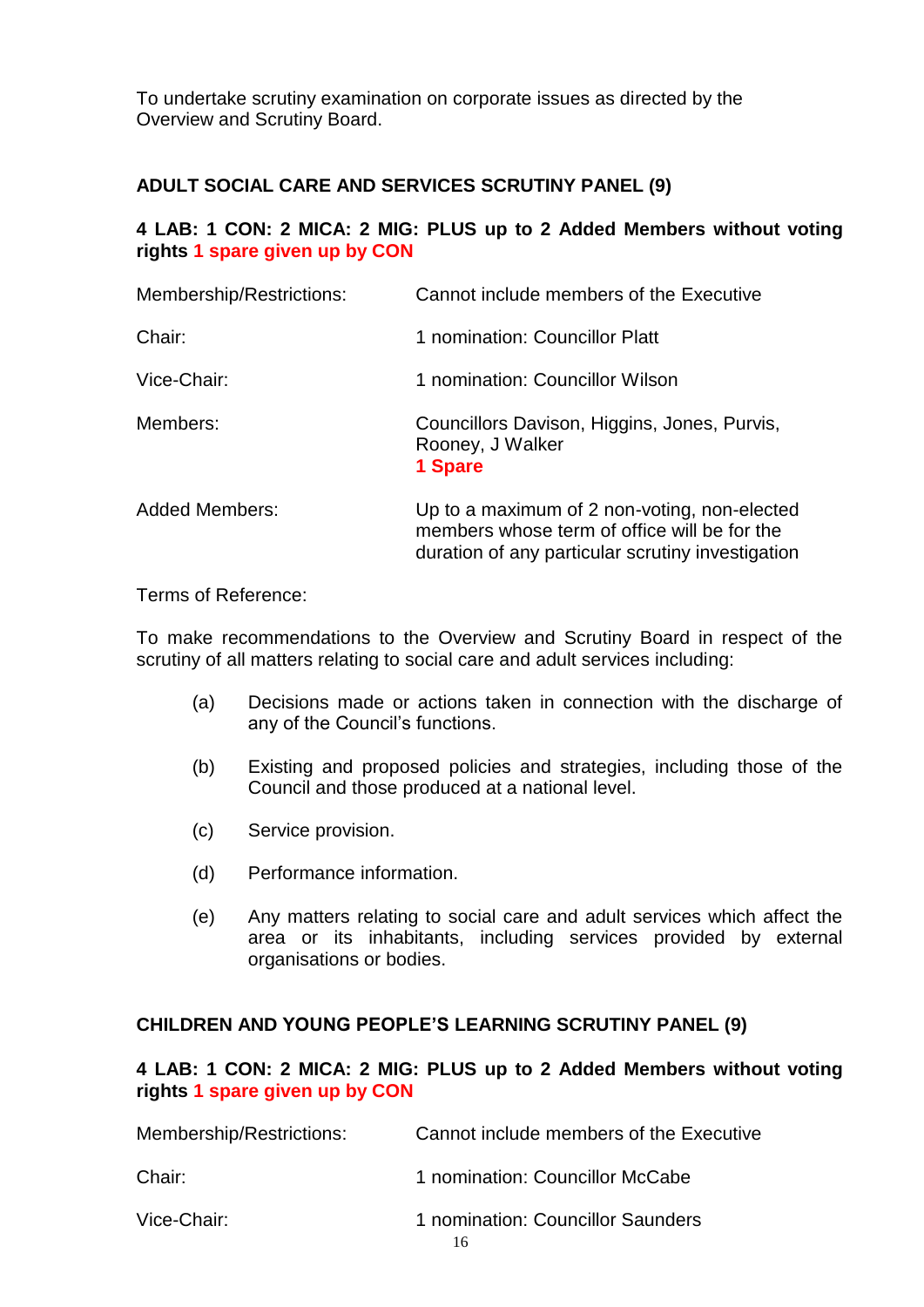| Members:              | Councillors Hellaoui, Higgins, Jones, Nugent, P<br>Storey, Wilson<br>1 Spare: 1 nomination: Councillor C Hobson |
|-----------------------|-----------------------------------------------------------------------------------------------------------------|
| Co-opted Members:     | Parent Governor x 2*<br>Roman Catholic Church*<br>Church of England *                                           |
| <b>Added Members:</b> | Up to a maximum of 2 non-voting, non-elected<br>members whose term of office will be for the                    |

Terms of Reference:

To make recommendations to the Overview and Scrutiny Board in respect of the scrutiny of all matters relating to children and learning including:

(a) Decisions made or actions taken in connection with the discharge of any of the Council's functions.

duration of any particular scrutiny investigation

- (b) Existing and proposed policies and strategies, including those of the Council and those produced at a national level.
- (c) Service provision.
- (d) Performance information.
- (e) Any matters relating to education and learning which affect the area or its inhabitants, including services provided by external organisations or bodies.

## **CHILDREN AND YOUNG PEOPLE'S SOCIAL CARE AND SERVICES SCRUTINY PANEL (9)**

## **4 LAB: 1 CON: 2 MICA: 2 MIG: PLUS up to 2 Added Members without voting rights 1 spare given up by CON**

| Membership/Restrictions: | Cannot include members of the Executive                            |
|--------------------------|--------------------------------------------------------------------|
| Chair:                   | 2 nominations: Councillor Davison and Uddin                        |
| Vice-Chair:              | 1 nomination: Councillor Mawston                                   |
| Members:                 | Councillors Higgins, Nugent, Sands, J Walker,<br>Wilson<br>1 Spare |
| Added Members:           | $\ln$ to a maximum of 2 non-voting non-electe                      |

Added Members: Up to a maximum of 2 non-voting, non-elected members whose term of office will be for the duration of any particular scrutiny investigation

To make recommendations to the Overview and Scrutiny Board in respect of the scrutiny of all matters relating to children and learning including: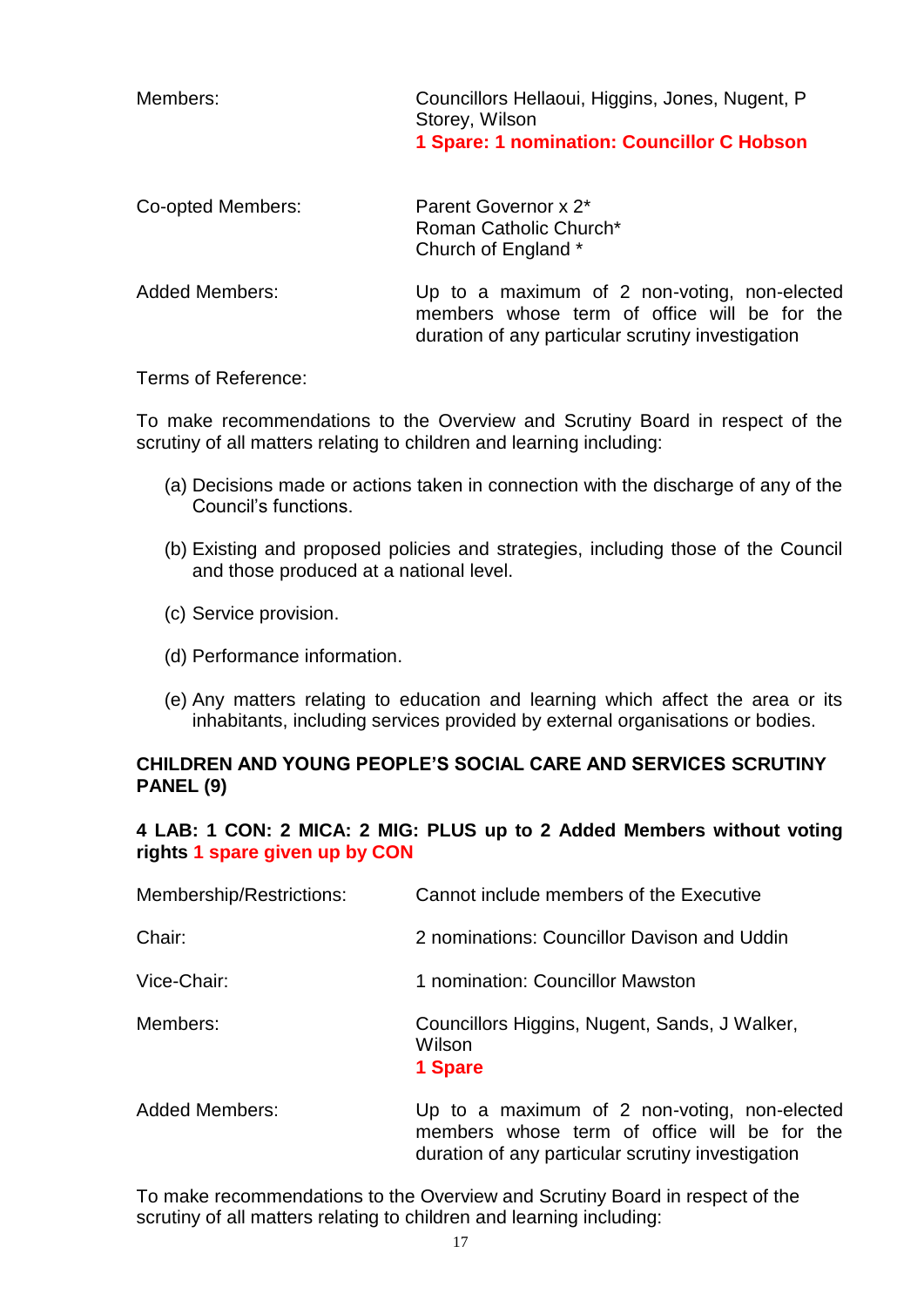- (a)Decisions made or actions taken in connection with the discharge of any of the Council's functions.
- (b) Existing and proposed policies and strategies, including those of the Council and those produced at a national level.
- (c) Service provision.
- (d) Performance information.
- (e) Any matters relating to social care and services which affect the area or its inhabitants, including services provided by external organisations or bodies.

#### **CULTURE AND COMMUNITIES SCRUTINY PANEL (9)**

### **4 LAB: 1 CON: 2 MICA: 2 MIG: PLUS up to 2 Added Members without voting rights 1 spare given up by CON**

| Membership/Restrictions: | Cannot include members of the Executive                                                                                                           |
|--------------------------|---------------------------------------------------------------------------------------------------------------------------------------------------|
| Chair:                   | 2 nominations: Councillor McIntyre and Lewis                                                                                                      |
| Vice-Chair:              | 1 nomination: Councillor Wilson                                                                                                                   |
| Members:                 | Councillors Arundale, McCabe Rostron, Uddin, J<br>Walker<br><b>1 Spare: 1 nomination: Councillor Dodds</b>                                        |
| <b>Added Members:</b>    | Up to a maximum of 2 non-voting, non-elected<br>Members whose term of office will be for the<br>duration of any particular scrutiny investigation |
| Terms of Reference:      |                                                                                                                                                   |

To make recommendations to the Overview and Scrutiny Board in respect of the scrutiny of all matters relating to culture and communities including:

- (a) Decisions made or actions taken in connection with the discharge of any of the Council's functions.
- (b) Existing and proposed policies and strategies, including those of the Council and those produced at a national level.
- (c) Service provision.
- (d) Performance information.
- (e) Any matters relating to culture and communities which affect the area or its inhabitants, including services provided by external organisations or bodies.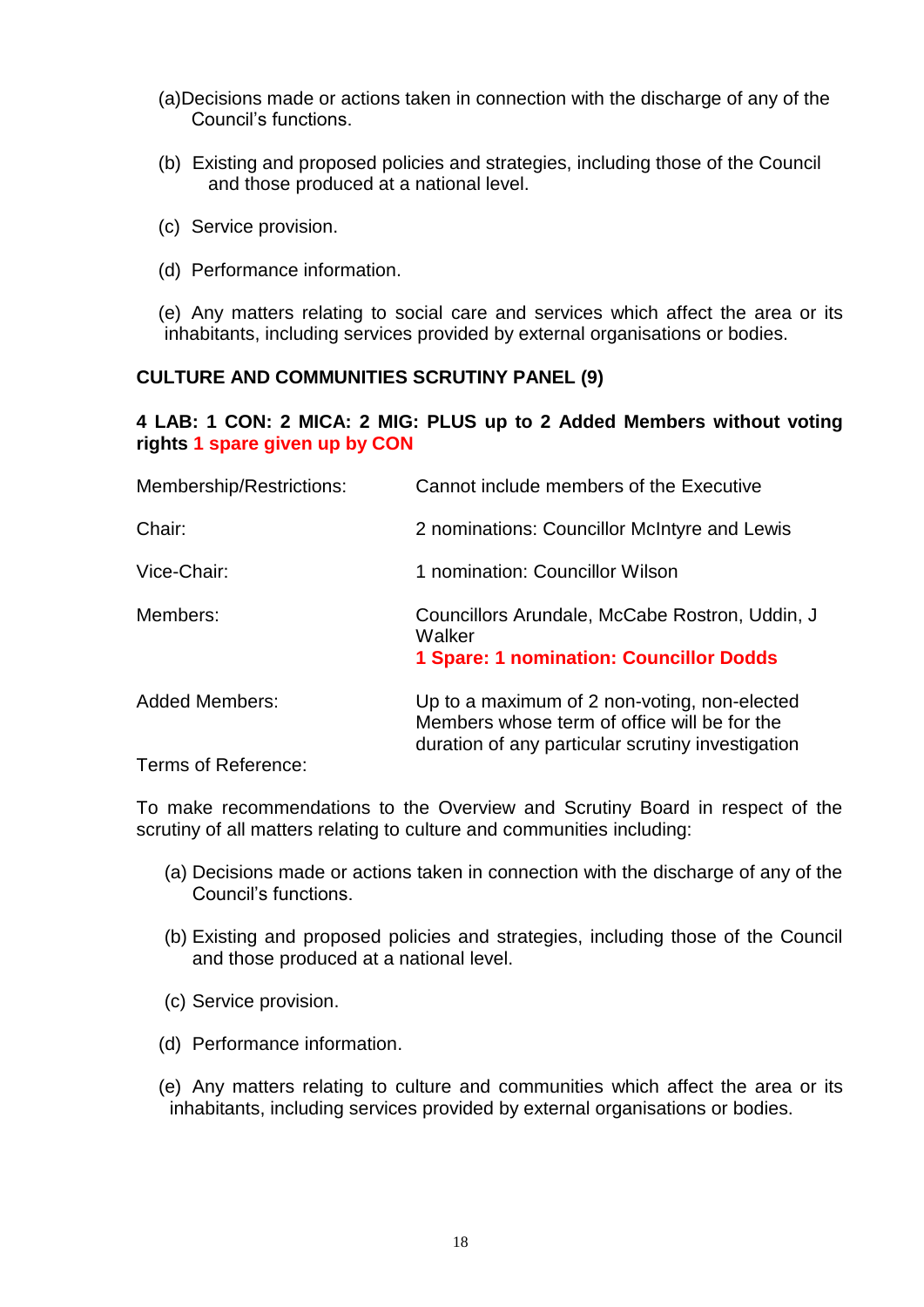**ECONOMIC DEVELOPMENT, ENVIRONMENT AND INFRASTRUCTURE SCRUTINY PANEL (9)**

#### **4 LAB: 1 CON: 2 MICA: 2 MIG: PLUS up to 2 Added Members without voting rights 1 spare given up by CON**

| Membership/Restrictions: | Cannot include members of the Executive                                                                                                           |
|--------------------------|---------------------------------------------------------------------------------------------------------------------------------------------------|
| Chair:                   | 1 nomination: Councillor McTigue                                                                                                                  |
| Vice-Chair:              | Councillor                                                                                                                                        |
| Members:                 | Councillors Arundale, Branson, Furness, Hubbard,<br>Lewis, Mawston, Saunders, J Thompson                                                          |
| <b>Added Members:</b>    | Up to a maximum of 2 non-voting, non-elected<br>members whose term of office will be for the<br>duration of any particular scrutiny investigation |

Terms of Reference:

To make recommendations to the Overview and Scrutiny Board in respect of the scrutiny of all matters relating to economic development, environment and infrastructure including:

- (a) Decisions made or actions taken in connection with the discharge of any of the Council's functions.
- (b) Existing and proposed policies and strategies, including those of the Council and those produced at a national level.
- (c) Service provision.
- (d) Performance information.
- (e) Any matters relating to economic development, environment and infrastructure which affect the area or its inhabitants, including services provided by external organisations or bodies such as the management of flood risk.

#### **HEALTH SCRUTINY PANEL (9)**

#### **4 LAB: 1 CON: 2 MICA: 2 MIG: PLUS up to 2 Added Members without voting rights 1 spare given up by CON**

| Membership/Restrictions: | Cannot include members of the Executive                                |
|--------------------------|------------------------------------------------------------------------|
| Chair:                   | 1 nomination: Councillor Jones                                         |
| Vice Chair:              | 1 nomination: Councillor McIntyre                                      |
| Members:                 | Councillors Bell, Hellaoui, Mawston, Rooney, M.<br>Storey and P Storey |
|                          | 19                                                                     |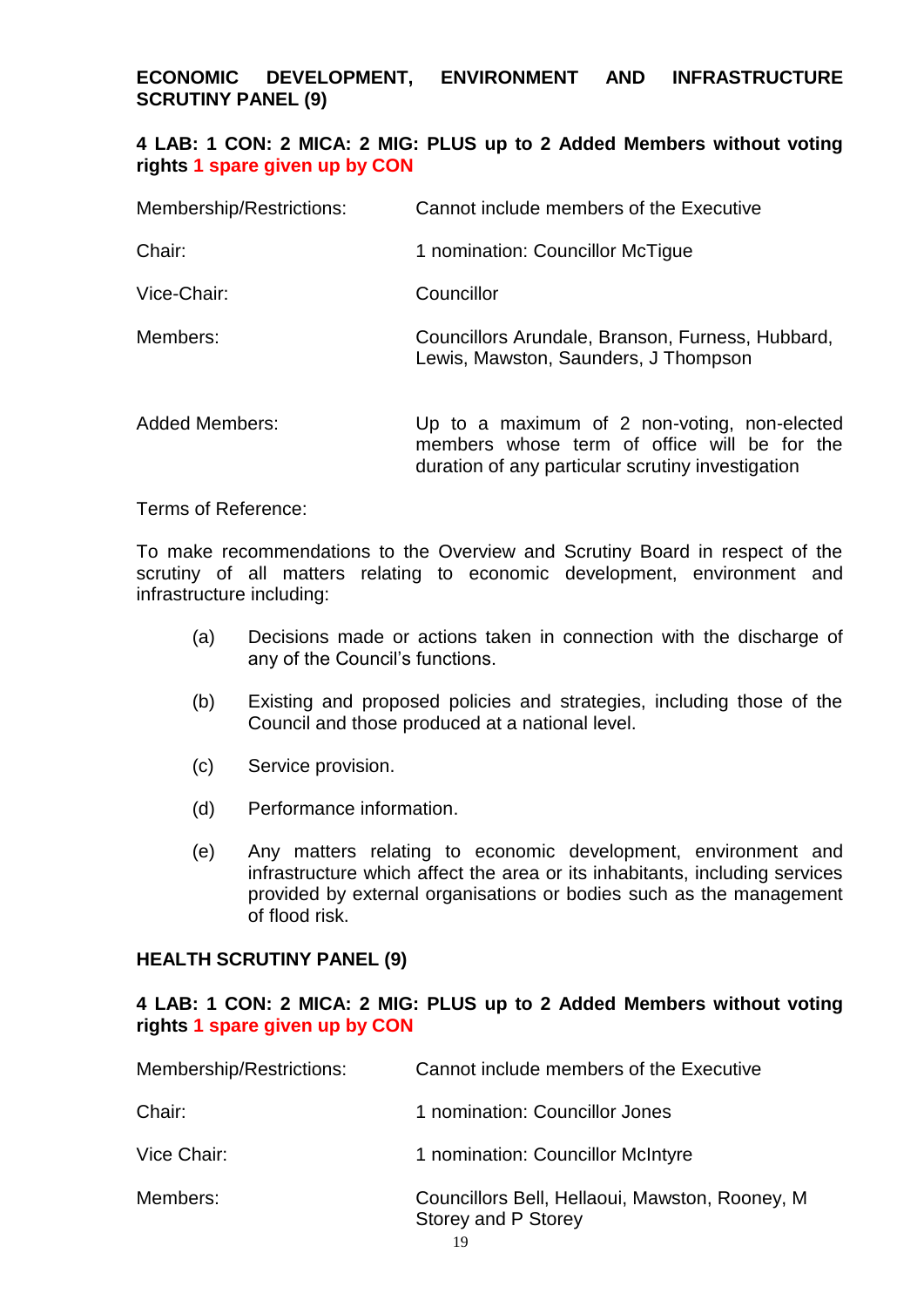### **1 Spare: 1 nomination: Councillor Davison**

| <b>Added Members:</b> | Up to a maximum of 2 non-voting, non-elected<br>members whose term of office will be for the |
|-----------------------|----------------------------------------------------------------------------------------------|
|                       | duration of any particular scrutiny investigation                                            |

Terms of Reference:

- 1. To investigate and make recommendations to the Overview and Scrutiny Board in respect of the scrutiny of all matters relating to public health and health service provision, in line with the powers granted in the Health and Social Care Act 2012 and delegated by full Council.
- 2. To be the statutory consultee, or jointly with other local authorities where appropriate, on any statutory consultations held by the local NHS in pursuance of the Health and Social Care Act 2012 in line with the delegation of such powers by full Council.

### **LOCAL PLAN WORKING GROUP (8)**

Mayor Deputy Mayor Executive Member for Culture and Communities Executive Member for Environment Executive Member for Finance and Governance Executive Member for Regeneration Chair of Planning and Development Committee Vice-Chair of Planning and Development Committee Added Member: Councillor D Rooney

| Membership/Restrictions: Working Group | Need not be politically balanced |
|----------------------------------------|----------------------------------|
| The Mayor                              | A Preston                        |

Chair: Councillor

Members: Councillors

Terms of Reference:

To guide the preparation of the Local Plan relating to changes to the planning system proposed in the Planning and Compulsory Purchase Bill, including associated changes in planning advice and guidance.

## **PLANNING AND DEVELOPMENT COMMITTEE (10)**

#### **4 LAB: 1 CON: 2 MICA: 2 MIG: 1 SPARE**

| Membership/Restrictions: | No members of Licensing Committee      |
|--------------------------|----------------------------------------|
| Chair:                   | 1 nomination: Councillor J Hobson      |
| Vice-Chair:              | 1 nomination: Councillor D Coupe<br>20 |
|                          |                                        |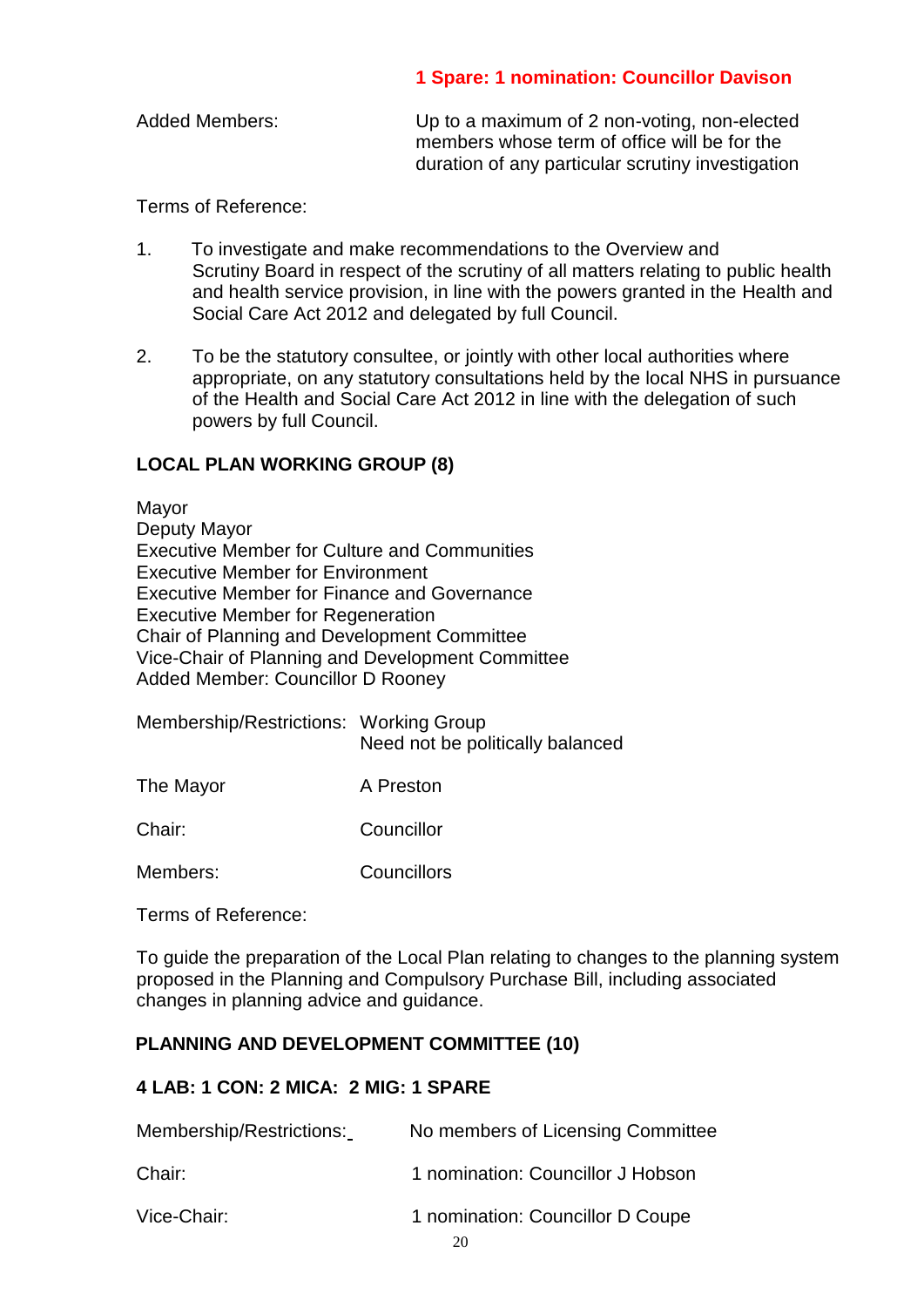Members: Councillors Branson, Cooper, Dodds, McTigue, Nugent, Rostron, Thompson Wilson

Terms of Reference:

To have delegated powers to exercise the powers of the Council to deal with all planning and development functions, except insofar as such functions are delegated to an officer.

## **STAFF APPEALS COMMITTEE (9)**

### **4 LAB: 1 CON: 2 MICA: 2 MIG 1 Spare given up by LAB**

Membership/ Restrictions: Chair and two other Members to be selected from the full committee to sit at each panel meeting. Panel meetings need not be politically balanced.

| Should not have had any previous involvement with<br>the matter under consideration. |
|--------------------------------------------------------------------------------------|
| 2 nominations: Councillor Bell and Dean                                              |
| 1 nomination: Councillor Cooper                                                      |
| Councillors Cooke, J Hobson, McCabe, Rooney, M<br><b>Smiles</b><br>1 Spare           |
|                                                                                      |

Terms of Reference:

To have delegated powers to hear relevant staff appeals.

#### **STANDARDS COMMITTEE (9)**

### **4 LAB: 1 CON: 2 MICA: 2 MIG: Plus, if required, 2 Parish Council representatives (1 Nunthorpe Parish Council and 1 Stainton and Thornton Parish Council)**

| Membership/Restrictions: | Appointed under the Localism Act 2011<br>Cannot include the Elected Mayor or Executive<br>Leader and may not be chaired by an Executive<br>Member |
|--------------------------|---------------------------------------------------------------------------------------------------------------------------------------------------|
| Chair:                   | 1 nomination: Councillor Mawston                                                                                                                  |
| Vice Chair:              | Councillor                                                                                                                                        |
| Members:                 | Councillors Coupe, Dean, Hill, Rooney, Rostron, S.<br>Walker, Saunders, M Storey                                                                  |

Terms of Reference - Standards Committee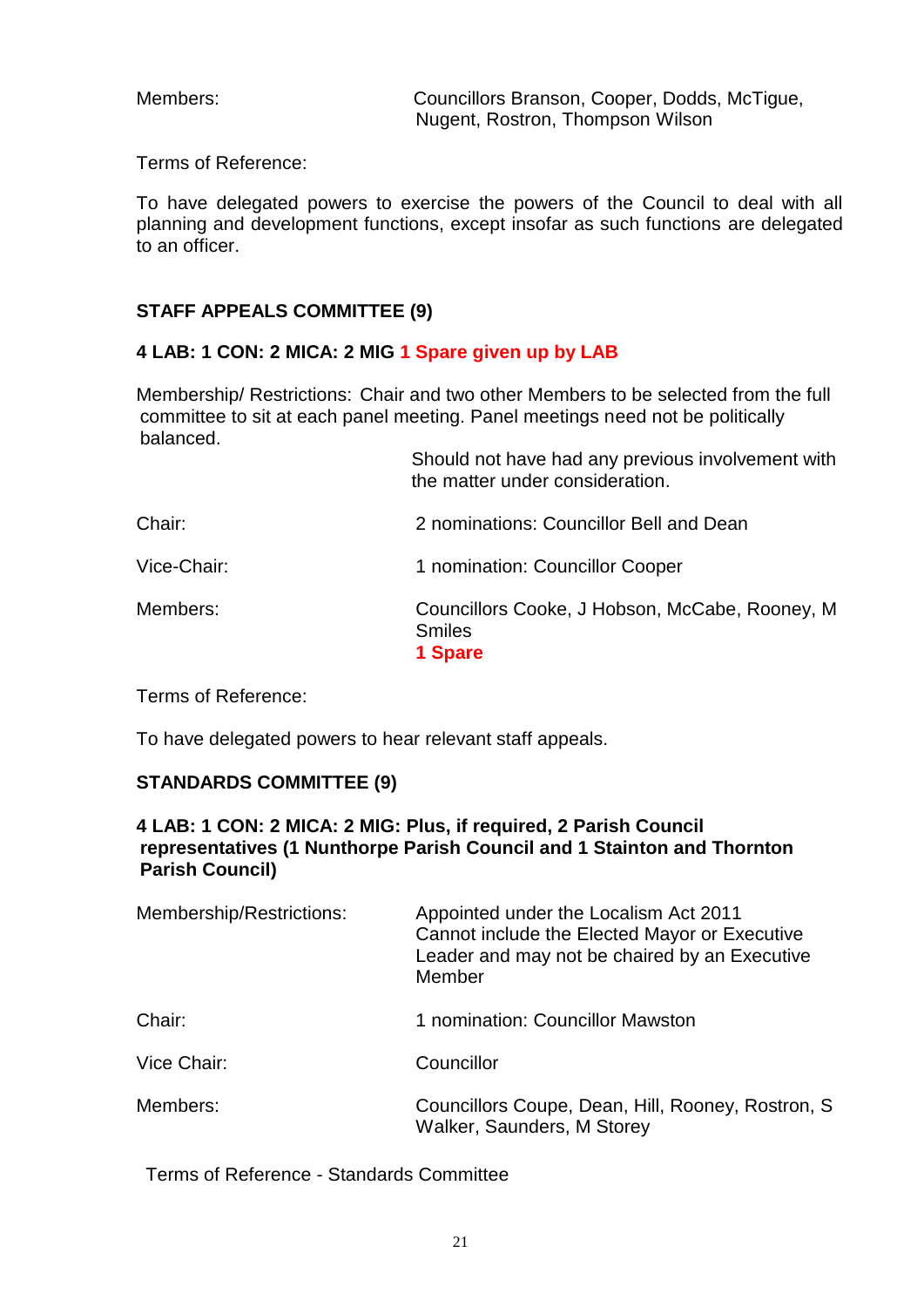Restrictions: Cannot include the Elected Mayor or Executive Leader and may not be chaired by an Executive Member

1. To make reports or recommendations to the Council in relation to:-

- the approval by the Council of local codes of conduct for Members and officers, codes of practice, standing orders and protocols, taking account of national models and guidance or case tribunals.
- the implementation of local codes of conduct etc, and the dissemination throughout the Authority of information and guidance on their operation.
- consideration of any reports relating to the conduct of Members or officers which may be referred to it by the Council's Chair, Monitoring Officer or by the Chief Finance Officer under section 114 of the Local Government Finance Act 1988 in consultation with the Monitoring Officer, including issues relating to Members' and officers' interests and the maintenance and management of any relevant registers of interests.
- consideration of relevant reports referred by the Monitoring Officer and Chief Finance Officer and make recommendations thereon to the Council as necessary.

2. Grant dispensations to Councillors, Co-opted Members and Parish Council Members from the requirements relating to declarations of interest as set out in Section 32 of the Localism Act 2011. The Monitoring Officer may grant a dispensation where the matter is urgent and report it to the next available Standards Committee.

3. The determination, following an investigation, of allegations of breaches of Members' Codes of Conduct within such statutory provisions or guidance as may exist and the imposing of any relevant sanctions.

4. Discharge of all of the above functions required by the Localism Act 2011 in relation to Parish Councils.

#### **TEESSIDE PENSION FUND COMMITTEE (9)**

### **4 LAB: 1 CON: 2 MICA: 2 MIG 3 spares (2 spares given up by LAB 1 spare given up by MIG)**

Plus one Borough Council Member from Hartlepool, Redcar and Cleveland and Stockton on Tees Borough Councils.

A representative of the other scheme employers in the Teesside Pension Fund the accordance with procedures agreed by the Chief Finance Officer and Monitoring Officer.

Two representatives of the scheme members of the Teesside Pension Fund, appointed in accordance with procedures agreed by the Chief Finance Officer and Monitoring Officer.

Named substitutes are permitted providing they satisfy the knowledge and skills policy of the pension fund.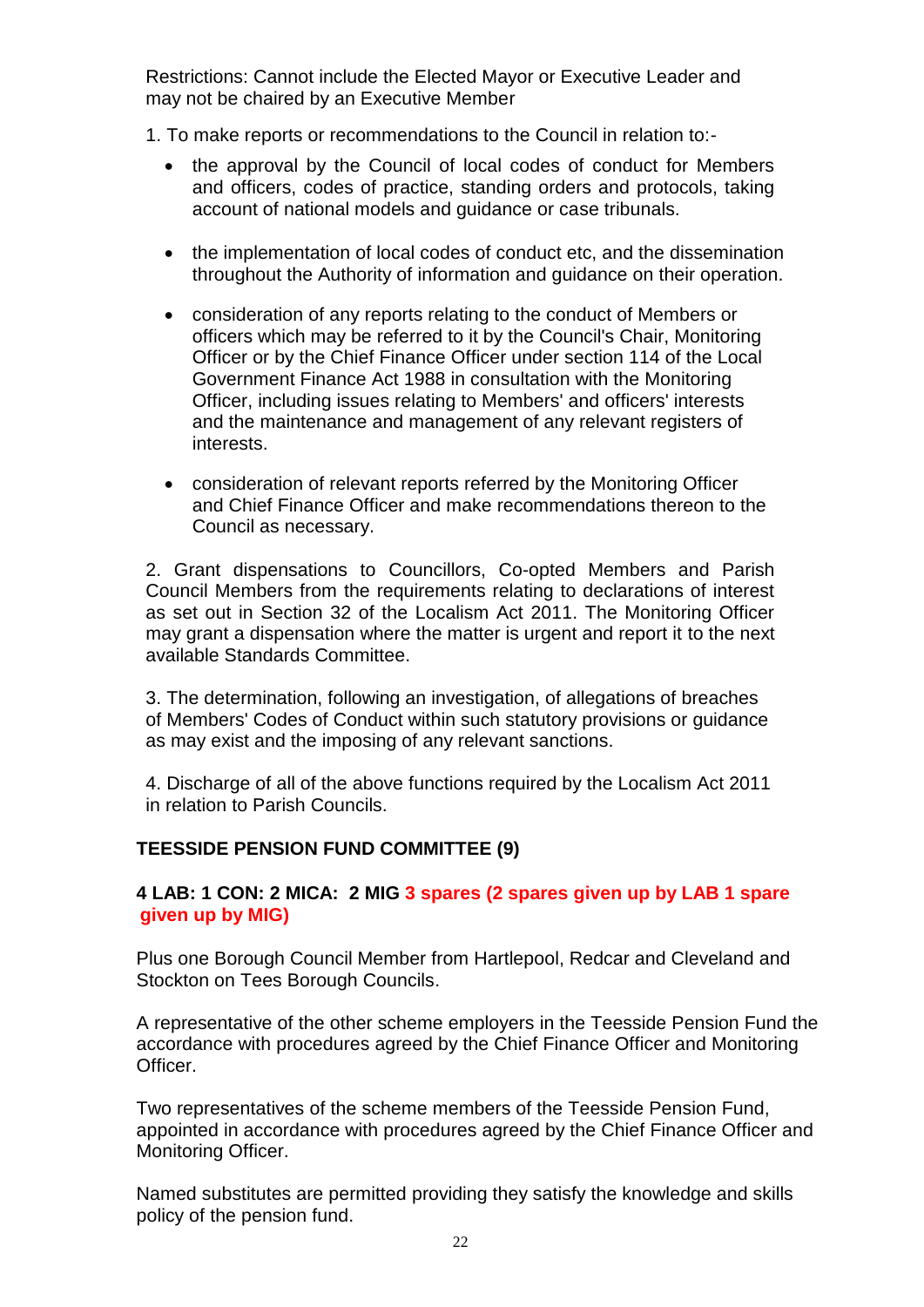Voting rights are held by all members including the scheme member representatives as long as they are not employees of Middlesbrough Council

| Membership/Restrictions: | Only a Middlesbrough Councillor may be the<br>Chair and the Chair and the Vice Chair will be<br>elected by members of Middlesbrough Council).                                                           |
|--------------------------|---------------------------------------------------------------------------------------------------------------------------------------------------------------------------------------------------------|
|                          | The representative members (for other<br>scheme employers and scheme members),<br>are appointed for a period of no more than<br>six years and may be reappointed for further<br>terms.                  |
|                          | Councillors of the participating Councils will<br>have a term of office to the next ordinary<br>local government election following their<br>appointment. They may be reappointed for<br>further terms. |
| Chair:                   | 2 nominations: Councillor D Coupe and Furness                                                                                                                                                           |
| Vice-Chair:              | 1 nomination: Councillor Polano                                                                                                                                                                         |
| Members:                 | Councillors Bell, J Hobson, Rostron                                                                                                                                                                     |
|                          | 3 spares                                                                                                                                                                                                |
|                          | One voting representative from each of the<br>following Borough Councils<br>(Hartlepool, Redcar & Cleveland and Stockton).                                                                              |
|                          | One representative of the other scheme employers<br>in the Teesside Pension Fund                                                                                                                        |
|                          | Two representatives of the scheme members of the                                                                                                                                                        |

For Terms of Reference, please see Appendix A

# **WORKS COUNCIL (10**)

## **Deputy Mayor will Chair the meeting plus 4 LAB: 1 CON: 2 MICA: 2 MIG 1 SPARE plus 1 spare place given up by MIG)**

Teesside Pension Fund.

| Membership/Restrictions: | Nil (Constitutionally this is not a Committee of the<br>Council and is not a public meeting) |
|--------------------------|----------------------------------------------------------------------------------------------|
| Chair:                   | (Deputy Mayor) Councillor Smiles                                                             |
| Vice-Chair:              | <b>Staff Side</b>                                                                            |
| Members:                 | Councillors Higgins, High, Hubbard, McCabe,<br>Purvis, Rooney, Sands                         |